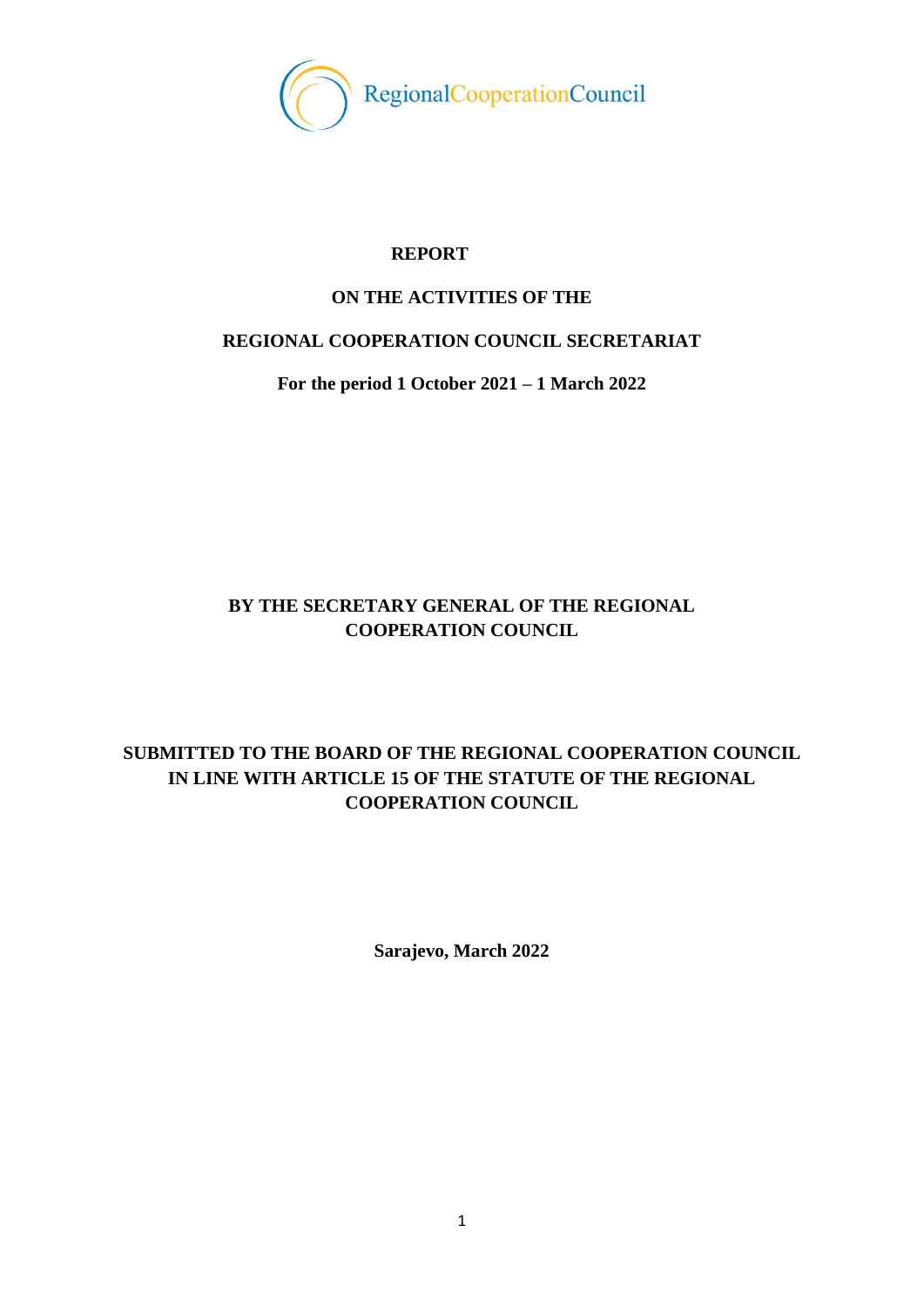

# **Table of Contents**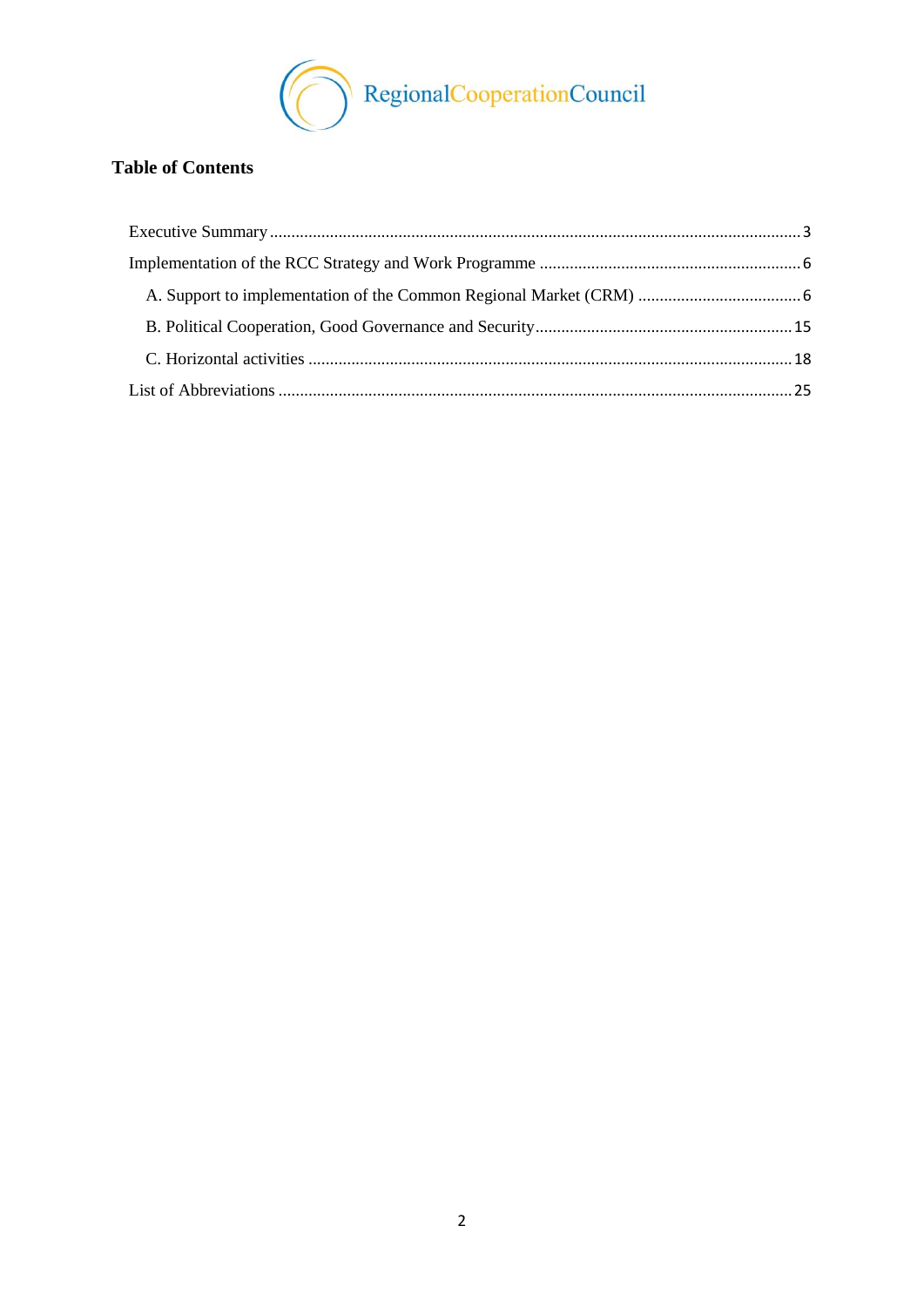

#### <span id="page-2-0"></span>**Executive Summary**

**.** 

The preceding months brought an improvement in the overall epidemiological and economic situation, allowing South East Europe (SEE) region to recover faster than were the initial predictions. According to the World Bank estimates<sup>1</sup>, in 2021 the SEE region will see a GDP growth of about 6.8%, whereas the forecast for the Western Balkans improved from 4.4 to 5.9%. While this gives some reason for optimism, it does not alleviate the need for caution, particularly as it concerns lingering socio-economic effects of the preceding recession. Despite the rebound, the employment rate in 2021 remained on average the same, while even noting slight decrease in four economies. Although the fall in poverty rate is expected to continue under the conditions of growth, damage to the labour market caused by the pandemic is likely to negatively affect the vulnerable groups such as women and youth.

Economic estimates suggest that some of the solutions to sustainability and comprehensiveness of recovery could be found in mutual learning, enhanced regional economic integration and green transition. The latter, in particular, is the matter not only of health but also of closer integration into the European and global value chains and access to EU resources.

On the other hand, the region had been undergoing a challenging period in domestic and regional politics, which in some instances sidelined the focus on economic recovery and regional economic integration. Nevertheless, European perspective remains the focal point for both the region and the European Union. This was reaffirmed in the Brdo Declaration of the EU-Western Balkans Summit on 6 October 2021, under the Slovenian Presidency of the Council of the EU. The process of EU integration remains firmly grounded not only in the meeting of merit-based criteria, but also in regional economic integration. The EU reconfirmed its support to this agenda with the adoption of the legal framework for the implementation of IPA III, which brought the total financial envelope for the implementation of the Economic and Investment Plan up to 1.1 billion EUR.

There have also been positive steps in the reporting period regarding the EU enlargement process and regional relations. After two years, a new cluster in accession negotiations with Serbia was opened – Green Deal and Sustainable Connectivity. Moreover, Sofia and Skopje have succeeded in agreeing on the short name of North Macedonia, signalling enhanced efforts in resolving the remaining disagreements. After the approval of the negotiating frameworks by the Council of the EU, first intergovernmental conferences with Albania and North Macedonia are expected. Moreover, during the 4th Meeting of Stabilisation and Association Council, Kosovo<sup>\*</sup> has informed the EU of its intention to apply for EU membership during this year (2022) and is expecting a decision by the Council on visa liberalization.

<sup>1</sup>https://openknowledge.worldbank.org/bitstream/handle/10986/36402/Greening-the-Recovery.pdf?sequence=1&isAllowed=y

This designation is without prejudice to positions on status, and is in line with UNSCR 1244/1999 and the ICJ Opinion on the Kosovo declaration of independence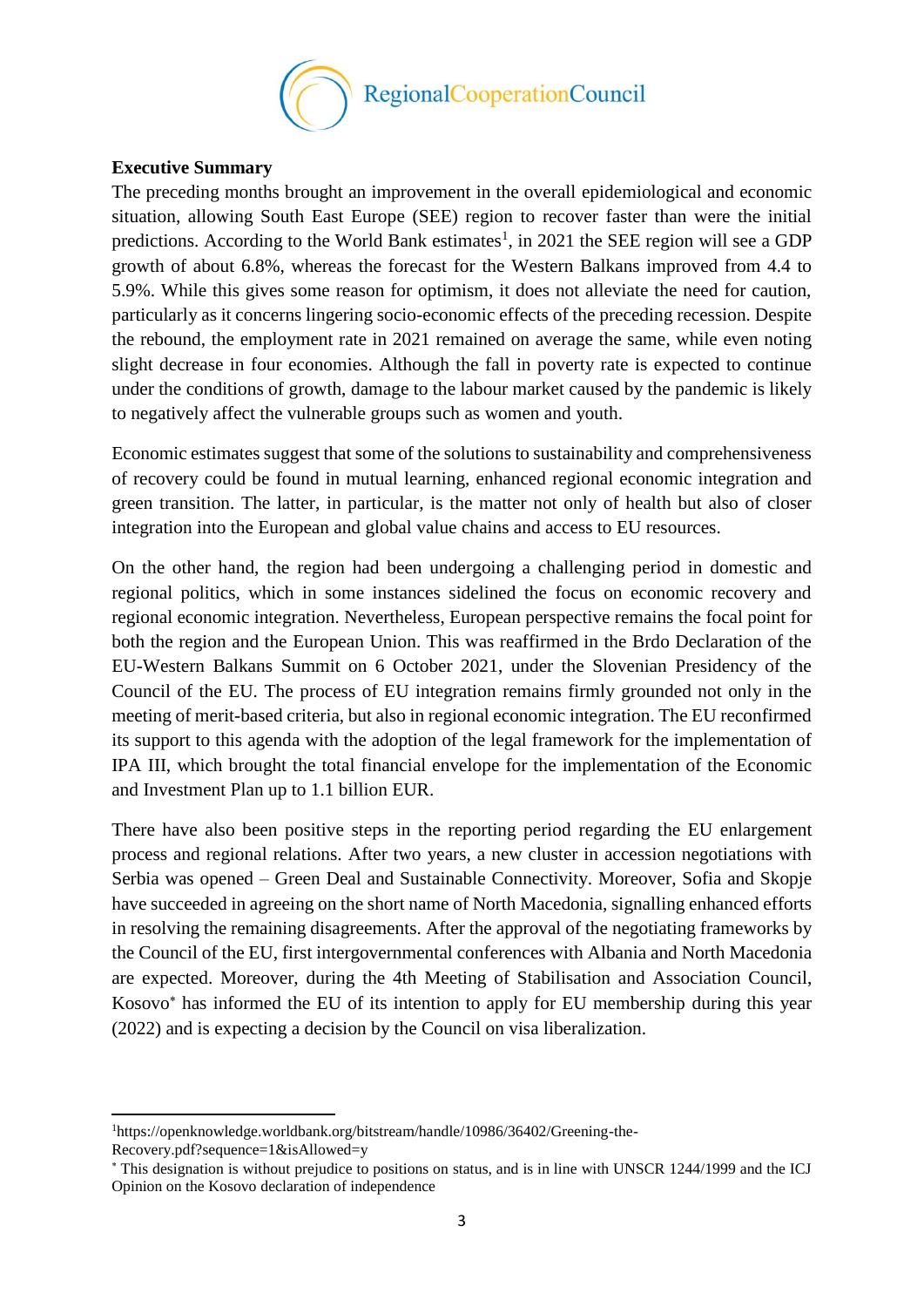

South-East European Cooperation Process (SEECP), its Chairmanship-in-Office (CiO) as well as the Regional Cooperation Council (RCC) as the SEECP's operational arm have remained firmly committed to fostering regional cooperation to the utmost benefit of the SEE region and its participants. Particularly, the synergy and coordination between the RCC and the Greek SEECP CiO in the preceding period have ensured that the cooperation framework remains the principal forum for developing and implementing the agendas toward regional security, stability and prosperity. Not least, the joint organisation of the Junior Diplomats Forum provided an opportunity to familiarise new generations of diplomats in SEE with the relevance of and developments in regional cooperation, as well as to equip them with tools to further promote it in their service.

Over the reporting period, the RCC has focused on navigating the efforts towards socioeconomic transformation of the SEE region and of the Western Balkans through the implementation of the Common Regional Market and elaboration of the next steps in the SEE 2030 Strategy, in line with the RCC Strategy and Work Programme 2020-2022.

The **SEE 2030 Strategy**, in particular, represents the new momentum in cooperation in South East Europe. Following the intense consultations with SEECP participants, civil society, regional and international organisations and adjustment of the draft text to the comments received, the SEE 2030 entered into the implementation stage. It was kick-started by the first meeting of the Monitoring Committee in November, which adopted its rules of procedure and the programming and monitoring guidelines of SEE 2030.

With the governance structure nearly finalised, and the first meeting of the Monitoring Committee held, the RCC was able as per its mandate to inaugurate concrete steps of SEE 2030 implementation. Thus, the RCC prepared the project proposal template for SEECP participants and other regional and international stakeholders, and set up the groundwork for the beginning of qualitative and quantitative monitoring, and building the foundations for regional dialogue mechanisms.

Implementation of SEE 2030 constitutes a novel and forward-looking approach toward the meeting of UN Sustainable Development Goals (UN SDGs) by utilising the benefits of regional action and cooperation.

Regarding the **support to the implementation of the Common Regional Market,** RCC has been facilitating the efforts toward the establishment of the regional investment area; regional digital area; and regional industrial and innovation area in the region, underpinned by the EU's four freedoms.

When it comes to the **free movement of people**, the *Agreement on Mutual Recognition of Professional Qualifications for Doctors of Medicine, Dentists and Architects*, the *Agreement on Recognition of Higher Education Qualifications* and the *Agreement on Freedom of Movement with Identity Cards in the Western Balkans* have been concluded at the technical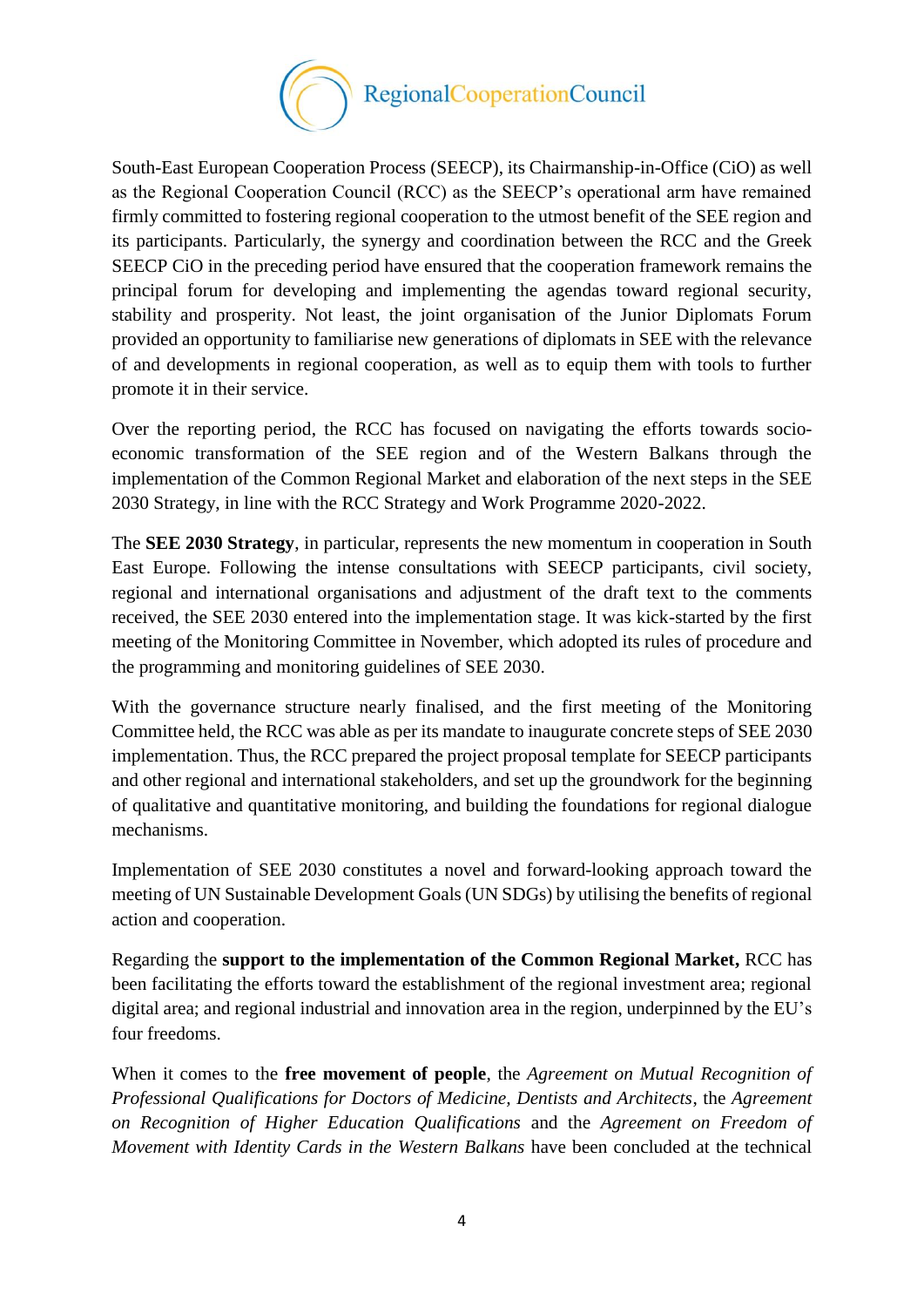

level. The Working Group on Freedom of Movement of Third Party Citizens is finalising the last technical segments of the draft Agreement.

The region is continuing its path toward the **free movement of capital** by working on the cutting of costs on payments within the region. In this context, Single European Payment Area (SEPA) readiness is under assessment, while the implementation of the Western Balkans Payment Modernisation Project is underway.

Within the industrial component of the regional **industrial and innovation area**, mappings of three more sectors were finalised by the end of 2021: light manufacturing, circular economy and agro-food sectors. Moreover, in support of online data visualisation of the Regional Supplier Development Programme, Market Intelligence database and Market Access database have been launched. Reinvigoration of regional **sustainable tourism** has begun in line with the Tirana Declaration 2021, whereby RCC proposed the renewal of the Tourism Expert Group and the establishment of the Western Balkans Tourism Crisis and Recovery Committee, to be in line with CRM priorities.

In terms of **regional innovation**, RCC has been devoting efforts to coordinate activities of innovation stakeholders and to align with the *Western Balkans Agenda on Innovation, Research, Education, Culture, Youth and Sport* endorsed at the EU-WB Summit under Slovenian Presidency of the Council of the EU. Moreover, RCC assisted the region with capacity-building ahead of the official association of economies to Horizon Europe.

An important support to innovation and entrepreneurship was initiated with the organisation of the **first Butterfly Innovation and Business Forum** in December 2021, which provided visibility and networking opportunity to promising start-ups from the region, and will be followed up with the regional Butterfly Innovation Award in 2022.

RCC continued to champion **women economic empowerment** and participation of women in Science, Technology, Engineering and Maths (STEM). The *Western Balkans Women Entrepreneurs of the Year 2021* initiative was launched to promote and recognise women entrepreneurship, whereas in cooperation with UNDP, RCC facilitated the creation of the Council of the Western Balkans Network of Women in STEM.

Through its projects, the RCC also supports the inclusion of **youth** in policy co-creation and co-management through two ongoing Youth Policy Labs, the socio-economic inclusion of **Roma** and the improvement of **employment opportunities and working conditions** of women and men in the region.

Working toward the **regional digital area**, the 4<sup>th</sup> Western Balkans Digital Summit was held in October 2021, proving again to be the main framework of regional dialogue on digital integration. It confirmed the commitment of the participating economies to the objective and scope of the draft joint statements: on the free flow of data and on interoperability. Moreover, in the digital agenda, the region agreed on the *Roadmap for Lowering Roaming Charges*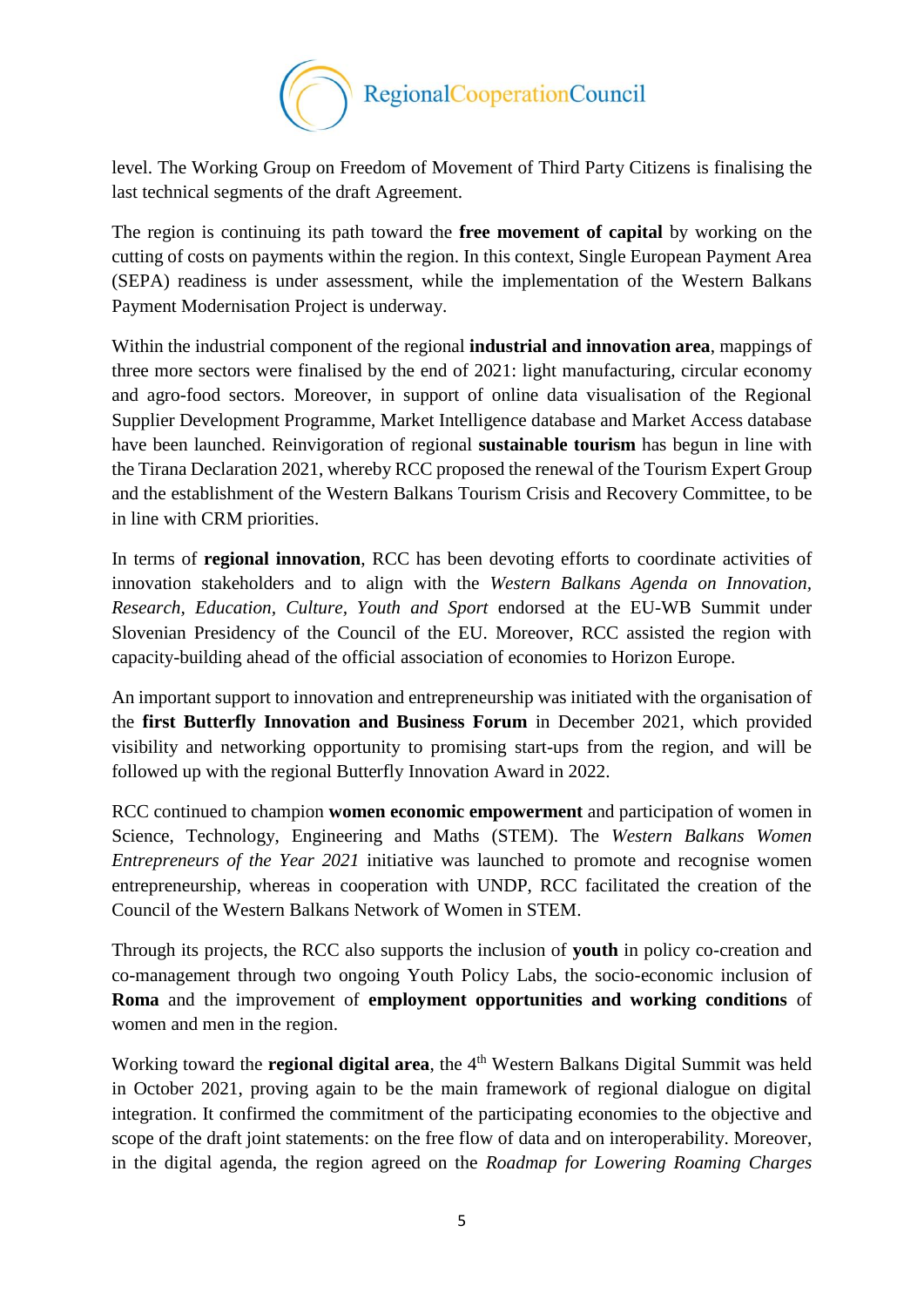

*between the EU and the Western Balkans*, which provides, among others, a set of policy reforms to be delivered by all participating governments in order to allow for Roadmap implementation.

In addition to the Common Regional Market, RCC is assisting the implementation of the Green Agenda. In close consultations with governments and non-governmental partners, the Action Plan for the implementation of the Sofia *Declaration on the Green Agenda for the Western Balkans 2021-2030* was endorsed by the six Leaders of the Western Balkans at the EU-Western Balkans Summit at Brdo pri Kranju. RCC has started preparations jointly with the host Ministry for a follow-up ministerial meeting in Pristina to discuss implementation of this Action Plan and identify priorities for the upcoming year through a joint declaration.

The efforts of the RCC to advance socio-economic integration and cooperation in the region are underpinned by its activities in **Good Governance** and Security cooperation. In the reporting period, the focus was on promoting cross-border/boundary mediation in South East Europe and on distant learning solutions for Judicial Training Institutes.

In terms of **security cooperation**, the RCC sought to stay on top of developing security situation in the region and beyond, organising a webinar on Paradigm Change in Afghanistan in view of its possible security implications for South East Europe, and continuing the widely recognised annual Regional Security Coordination Conference. Moreover, preparations are under way for the second edition of the regional public opinion survey on security issues, to be launched in May 2022. Comprehensive regional security cooperation is ongoing within the framework of the Integrative Internal Security Governance project.

## <span id="page-5-0"></span>**Implementation of the RCC Strategy and Work Programme**

## <span id="page-5-1"></span>**A. Support to implementation of the Common Regional Market (CRM)**

## *A.1 Economic Competitiveness*

Regional investment retention and expansion part of CRM dealt with reviewing Covid-19 imposed measures on the regional level and their possible ISDS claims. RCC worked with GiZ to map the imposed measures on economy and regional level. The results are presented in the *Regional study on the impact assessment of Covid-19 response measures in the Western Balkans and their possible ISDS risks*. This action contributes to raising awareness of governments of potential risks, enabling regional exchange of experiences and best practices in risk mitigation and enhancing the ability of governments to react timely and effectively.

*Free Movement of Capital area* was focused on cutting the costs of cross-border/boundary payments within the region. Detailed discussions continue with regard to the Note on SEPA assessment/readiness from a legal/regulatory perspective, on the assessment in terms of the payments-related EU legislation transpositions, and on non-bank payment service provider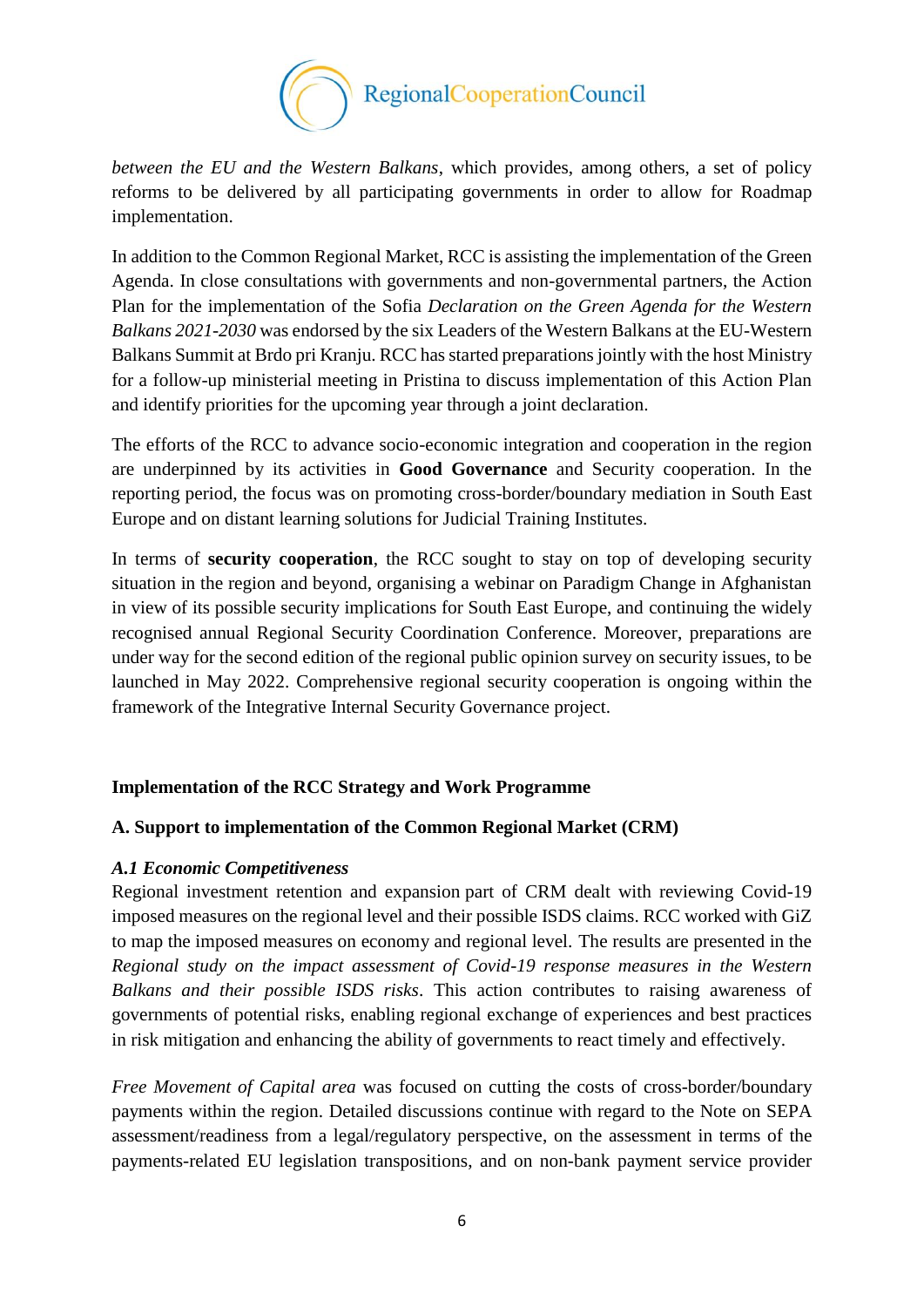

(PSP) licensing- and oversight-harmonisation approaches across the region. As part of the ongoing Western Balkans Payment Modernisation Project, being implemented together with the World Bank Group and European Central Bank, regional central banks had the opportunity to participate in the Cyber Resilience Oversight Expectations for Financial Market Infrastructures workshop. In addition to discussing SEPA readiness, the region considered the findings on the proposed Interoperability/Instant payments activity.

*Sustainable Tourism* part of the CRM picked up the work set up by the Tirana Declaration and the Triple P Tourism Project. Western Balkans Tourism policy partners<sup>2</sup> recognised the necessity to coordinate various tourism agendas that are being undertaken and implemented in the region (both on the regional and individual-economy levels) in order to develop synergies, where possible, and avoid duplication of work. In this context the RCC proposed renewal of the Tourism Expert Group (now CRM TEG) as well as the establishment of the Western Balkans Tourism Crisis and Recovery Committee, in line with the inclusion of regional tourism under the CRM.

Under *Industrial Development,* the RCC has continued the dialogue with regional economies related to private sector actions towards establishing a Regional Supplier Development Programme (RSDP). In addition, a key focus was on creative industries, one of the principal industries and measures in the CRM's Regional Industrial and Innovation Area. In efforts to support the regional development of creative industries, RCC commissioned a study aiming to analyse the policy environment, challenges and opportunities in the region. The study - which also includes a detailed mapping of key stakeholders, initiatives, networks and events of creative industries and economy overviews of the six regional economies - will be published during the first quarter of 2022.

## *A.2 Human Capital Development*

There has been no change on the status of the *Agreement on Mutual Recognition of Professional Qualifications for Doctors of Medicine, Dentists and Architects* and on the *Agreement on Recognition of Higher Education Qualification* since the negotiations for both had been completed on the technical level. Meanwhile, in December 2021 the Working Group on Recognition of Academic Qualifications endorsed the work plan for 2022, in line with CRM, also adding some new activities. Based on the Working Group conclusions, work commenced on developing the Regional Quality Assurance Action Plan to assist both the region and economies individually to meet the European Standards and Guidelines on quality assurance.

Within the *Regional Innovation Area* agenda, the focus was on facilitating further development of a regional innovation ecosystem. The RCC established close cooperation with the key European organisations focusing on innovation and research under the Western

 $\overline{\phantom{a}}$ <sup>2</sup> CEFTA, GIZ, Increasing Market Employability Programme, OECD, Via Dinarica Alliance BiH/Greeenvision, USAID Developing Sustainable Tourism in Bosnia and Herzegovina, Cross-border Institution Building (CBIB) and World Travel and Tourism Council (WTTC)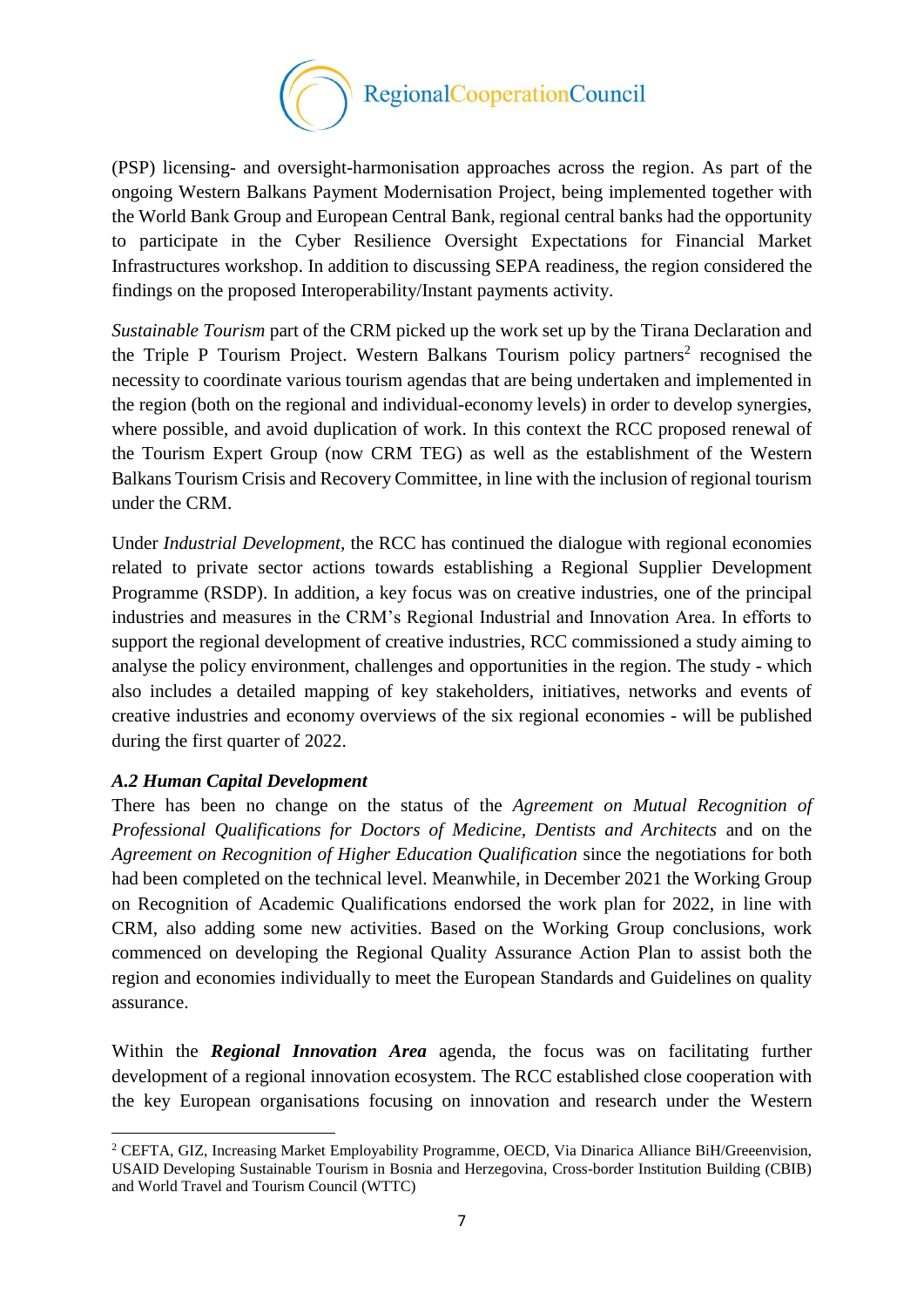

Balkans Innovation and Research Platform. These include European Institute of Innovation and Technology (Knowledge and Innovation Communities - KICs), Enterprise Europe Network, Eureka Network and COST Association. The RCC's efforts to coordinate activities of innovation stakeholders by enabling smoother exchange of information help prevent duplication of efforts while contributing to a more effective deployment of resources allocated towards the expansion of a regional innovation ecosystem.

Important in terms of the support to the regional innovation area was the endorsement of the *Western Balkans Agenda on Innovation, Research, Education, Culture, Youth and Sport* at the EU-WB Summit in Slovenia, as well as the signing of association agreements to the EU  $9<sup>th</sup>$ Framework Programme Horizon Europe. Both events mark the critically important milestones towards the region's efforts to boost research and innovation performance and bandwagon with the more advanced EU Member States.

Ahead of the official association to Horizon Europe, the RCC designed capacity building of research & innovation National Contact Points (NCPs) to increase knowledge and skills of less experienced NCPs. The capacity-building attracted 64 NCPs from five economies, except for Bosnia and Herzegovina that did not appoint new NCPs by the start of the activity.

Following previous support towards the creation of four roadmaps of research infrastructures, the RCC facilitated the preparation of the first *Western Balkans Research and Innovation Infrastructure Roadmap.* The regional Roadmap has identified the strategic fields for the future investments in modern innovation ecosystems, boosting regional cooperation between academia and businesses, and encouraging commercialisation of knowledge.

Furthermore, the RCC launched the Technology Transfer Support Programme to invigorate technology transfer practices and facilitate regional networking of Technology Transfer Offices.

Through the Western Balkans Competitiveness and Innovation Accelerator, the RCC assisted the preparation of the first Strategic Foresight in the Region: Recovery on the Horizon report on science, technology and innovation that elaborates on three probable scenarios by 2035 that may influence the nature of Research & Innovation policies. Under the Accelerator umbrella, the RCC continued pursuing the most appropriate way of creating a regional innovation support mechanism that will boost early-stage innovation initiatives in the region.

The RCC, in partnership with the Enterprise Europe Network (EEN), organised the *first*  Butterfly Innovation & Business Forum in December 2021. The event was structured to feature discussions on three key elements of any innovation ecosystem: innovation infrastructures, access to finance and human capital. The Butterfly Forum showcased successful start-ups, established innovative companies and early-stage innovative teams through 12 intense sessions, adding visibility to their efforts, and enabled networking with potential investors. The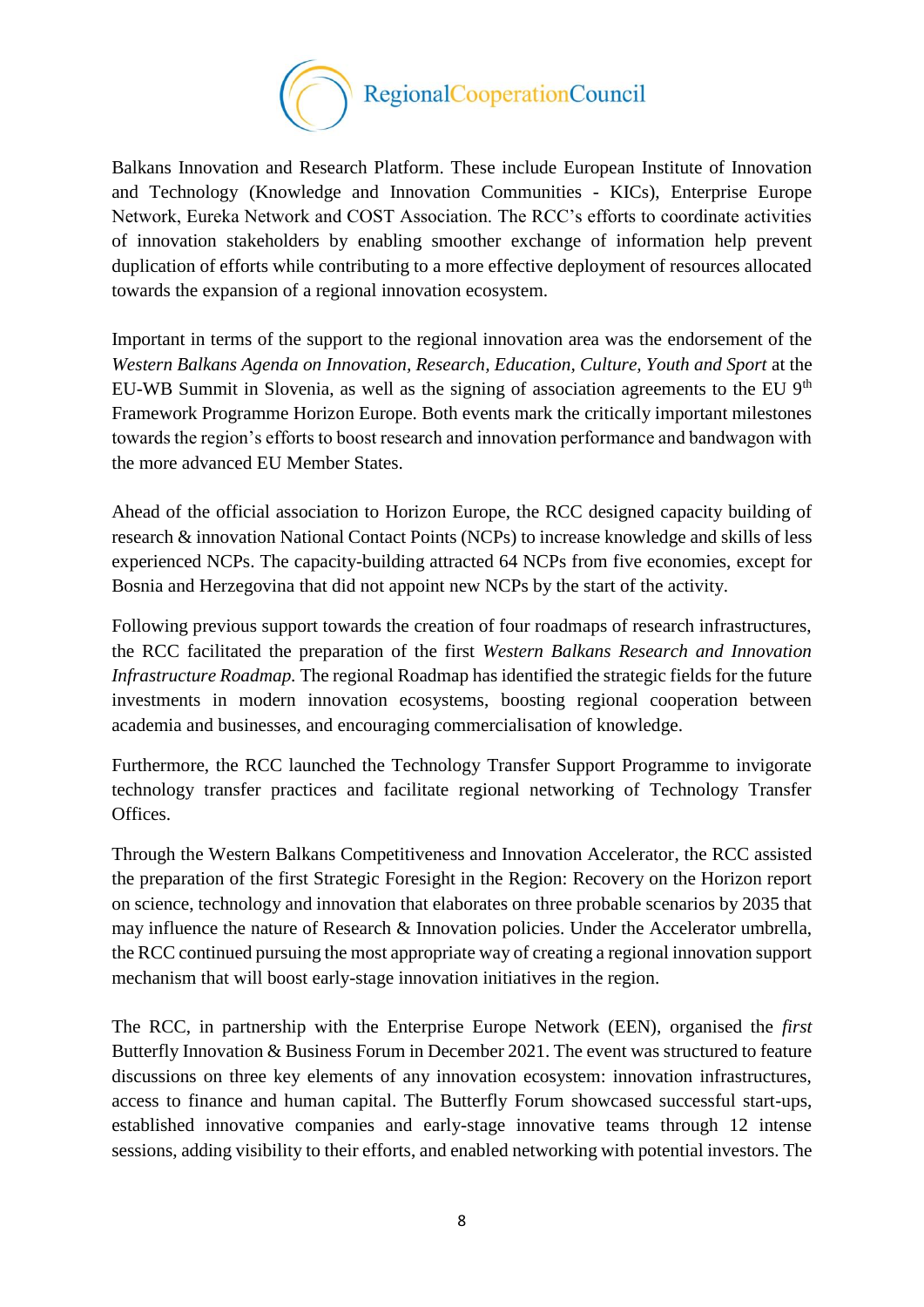

regional Butterfly Innovation Award was inaugurated during the Forum and will become operational in 2022.

The RCC supported the EEN's efforts to simplify access to finance for small and mediumsized enterprises (SMEs) in South East Europe by launching Access2Finance and Innovation platform (FINNO). The key benefits offered by FINNO include easily accessible information on major financial and innovation schemes available to SMEs, facilitating B2B and B2F meetings and networking opportunities.

Within the Regional Diaspora Knowledge Transfer Initiative*,* the RCC-facilitated Working Group on Diaspora focused on sharing key lessons learned from successful diaspora projects implemented in the participating economies and preparing the Compendium of Diaspora Best Practices. The first Regional Diaspora Forum took place in February 2022.

In order to support women economic empowerment (WEE Agenda) and in the framework of the joint RCC-UNDP Initiative, a Regional Roundtable<sup>3</sup> on Women Economic Empowerment was organised in December 2021, bringing together renowned women leaders and entrepreneurs from the region to further discuss strengthening partnerships, establishing a Regional Women Entrepreneurs Hub (RWEH) and sharing inspiring experiences between women in the region.

RCC started the year 2022 by recognising women entrepreneurs in the region and their efforts amidst different challenges faced through the *Western Balkans Women Entrepreneurs of the*  Year 2021 Initiative<sup>4</sup>. This initiative aims promote and recognise women entrepreneurs across six categories (green entrepreneurship, creative entrepreneurship, travel and hospitality, minority groups, start-ups and young entrepreneurs) in a final Regional Conference planned for  $11<sup>th</sup>$  of March 2022.

Furthermore, to support the role of women in STEM, the RCC and UNDP facilitated the creation of the Council of the Western Balkans Network of Women in STEM. The Network's first practical output is an online communication campaign focusing on promotion of women in STEM role models that will begin in March 2022.

## Employment and Social Affairs Platform (ESAP)**<sup>5</sup>**

**.** 

Towards the objective of tackling undeclared work, ESAP 2 continued supporting the Western Balkans Network for Tackling Undeclared Work. The 4<sup>th</sup> Plenary Meeting of the Network contributed toward education, awareness raising, and improving risk assessment in enforcement authorities. Related materials and studies developed have been made available online via ESAP 2 [website.](https://www.esap.online/) Moreover, in order to enhance the performance of the enforcement

<sup>3</sup>[https://www.rcc.int/events/1472/women-economic-empowerment-wee-roundtable-building-a-sustainable](https://www.rcc.int/events/1472/women-economic-empowerment-wee-roundtable-building-a-sustainable-western-balkans-women-entrepreneurs-hub)[western-balkans-women-entrepreneurs-hub](https://www.rcc.int/events/1472/women-economic-empowerment-wee-roundtable-building-a-sustainable-western-balkans-women-entrepreneurs-hub)

<sup>&</sup>lt;sup>4</sup> [Regional Cooperation Council | Western Balkans Women Entrepreneurs of the Year \(rcc.int\)](https://www.rcc.int/women-entrepreneurs-of-the-year)

<sup>&</sup>lt;sup>5</sup> This project has been financed by the European Union and implemented by the RCC, grant number VS/2016/0054 (March 2016 to February 2019), VS/2019/0094 (March 2019 to October 2019) and VS/2019/0348 (November 2019 – October 2022)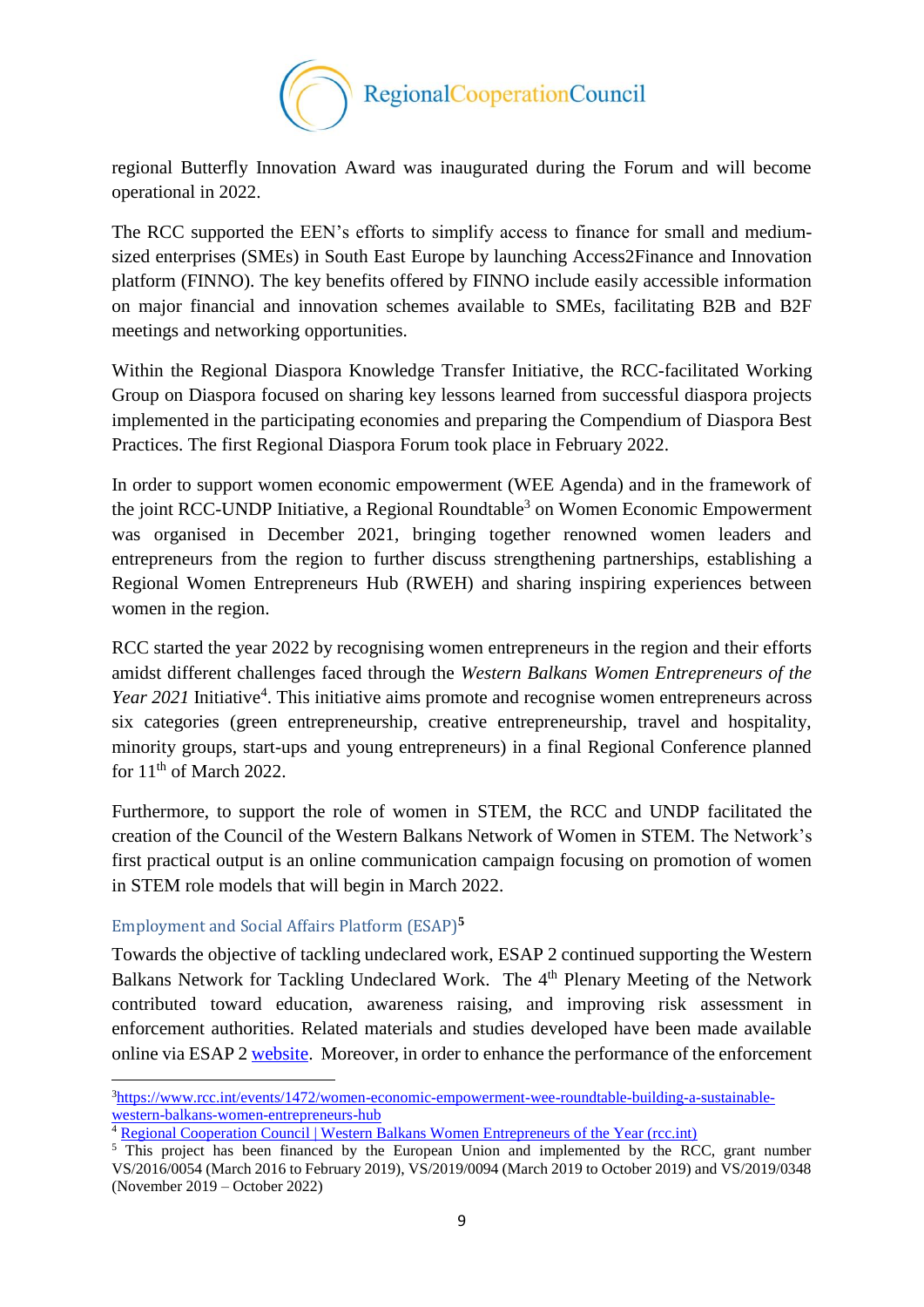

authorities in the region in tackling undeclared work, a series of five Mutual Assistance Projects (MAPs) with the EU/EEA and regional peers were completed by the end of 2021. MAPs have led to specific operational enhancements on the tackling of undeclared work in respective economies.

In October 2021, the ESAP 2 project completed the 2021 *Western Balkan Study on Alignment with the European Pillar of Social Rights* (EPSR), with reports for each individual economy and the [Regional Report on performance of the Western Balkan economies regarding the](https://www.esap.online/docs/155/regional-overview-of-western-balkan-economies-regarding-the-european-pillar-of-social-rights-2021rn)  [European Pillar of Social Rights,](https://www.esap.online/docs/155/regional-overview-of-western-balkan-economies-regarding-the-european-pillar-of-social-rights-2021rn) with an online interactive [Western Balkans' Social](https://www.esap.online/social_scoreboard/)  [Scoreboard](https://www.esap.online/social_scoreboard/) with 70+ Pillar indicators for all economies. These reports and the Social Scoreboard are guiding domestic actions related to the EPSR. The reports serve as a reference for progress in areas that include equal opportunities and access to the labour market, fair working conditions and social protection and inclusion, while the Scoreboard represents a data hub of the region's performance in the social scoreboard domain. The reports are followed by a promotional campaign to translate the key social rights principles into broader public messages and highlight how Pillar policies affect the day-to-day lives of citizens. The launch of the campaign with seven videos focused on human stories of the region is expected in March 2022.

As a follow-up to the ESAP 2-developed Study on [Youth Employment](https://www.esap.online/docs/126/study-on-youth-employment-in-the-western-balkans) in the region and in view of the region's previous commitment toward operationalising Youth Guarantee, ESAP 2 continued to assist the region's partners in familiarisation with Youth Guarantee by organising sessions for Public Employment Services (PES) in Bosnia and Herzegovina. The sessions were grounded in the good example and experience of North Macedonia as the only economy in the region which has implemented a pilot Youth Guarantee.

In terms of other activities that focus on labour market policies and measures, ESAP 2 has provided individual-economy, demand-driven technical assistance to four government partners.

Within the component focused on alignment with the EU acquis, ESAP 2 project supported the establishment of the (informal) Network of EU Chapter 2 and Chapter 19 negotiators and civil servants dealing with topics related to these two chapters in those economies where negotiation structure still does not exist. The Network provides support in mutual learning, facilitation of information exchange, analytical work and contribution to strengthening capacities of the Network participants. Undergoing is peer-exchange and peer-learning between the Network participants and Croatia as an EU Member States on topics pertaining to the EU accession process, the use of European Social Fund and other elements falling under Chapters 2 and 19.

Continuing its activities to have up-to-date information on labour markets, the regional [online](https://www.esap.online/observatory/)  [ESAP Observatory](https://www.esap.online/observatory/) has been updated with the latest labour market indicators (Q3 2021), including comparison with EU values. Besides macro and labour market data, the Observatory contains regularly updated monthly data on the registered unemployed (total stock and newly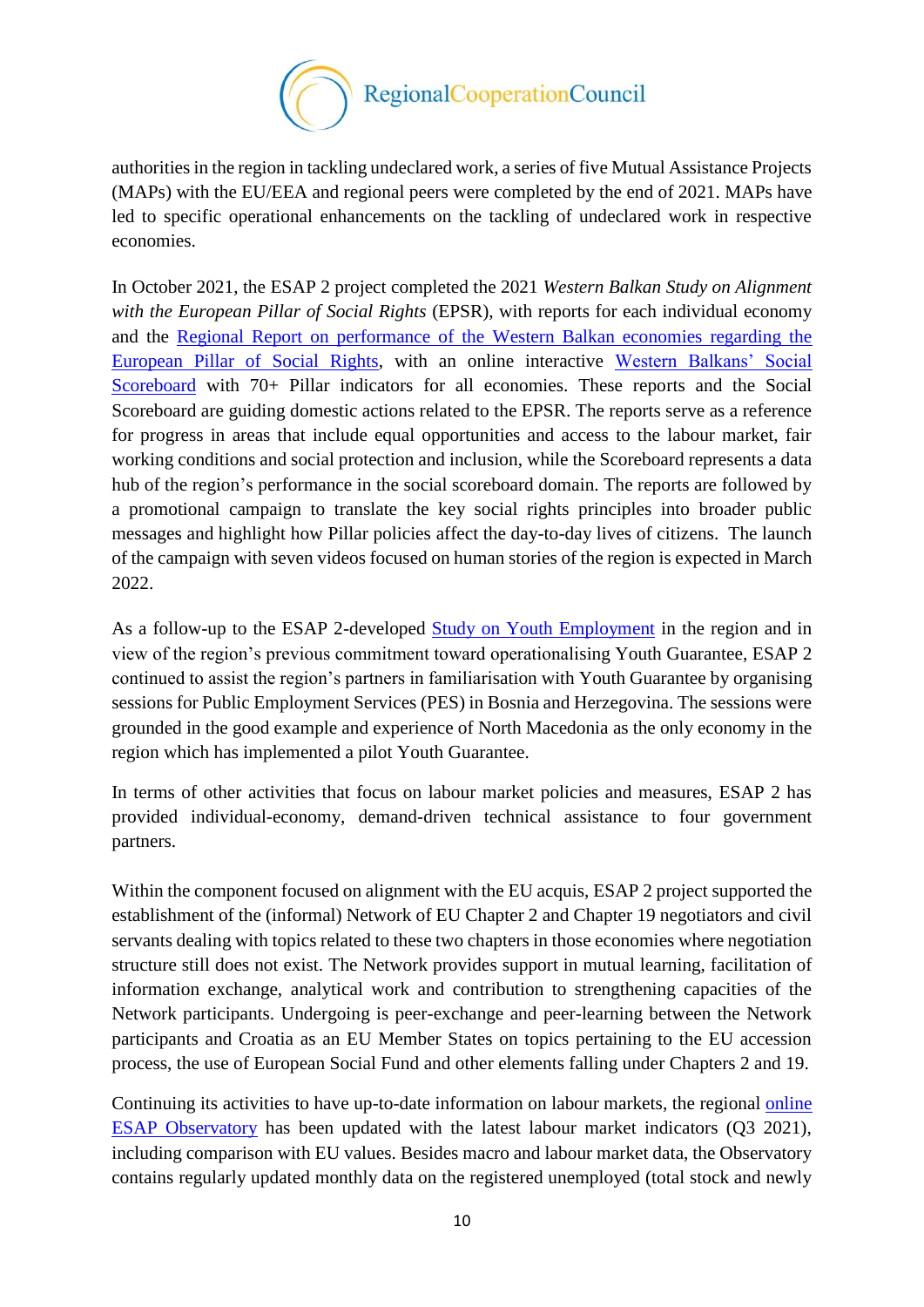

registered) from all participating PES. In addition to labour market statistics, the online ESAP Observatory also includes the [Observatory Public Policy Tracker,](https://www.esap.online/observatory/measures_all?search_measures1=1&search_measures2=2) with Economic Reform Programmes of the participating economies.

#### Roma Integration 2020, Phase II**<sup>6</sup>**

During the reporting period, the key focus of the Roma Integration 2020 project was on the formulation of new or revised strategies for Roma inclusion in line with the new EU Roma Strategic Framework on Equality, Inclusion and Participation, and the Poznan Declaration. The project organised all-inclusive workshops with wide participation of civil society actors and international organisations to assist the governments in drafting and finalising their new Strategies.

The Roma Integration project continued its efforts in the region to end statelessness and ensure civil registration of Roma. A series of meetings on this topic was organised with NRCPs and other relevant officials near the end of 2021, focusing on ways to strengthen regional cooperation in order to smoothly implement the adopted roadmaps for ending statelessness among Roma.

On housing, the project successfully finished the legalisation of 50 Roma houses in two municipalities in Serbia, and is currently finalising the process of digitally mapping informal settlements throughout the region. Further efforts to continue the legalisation process will continue in 2022, as more data are now available and will help in this process.

The Roma Integration Action Team organised a regional discussion on the opportunities of the Digital Agenda for Roma entrepreneurs. The discussion brought together around 15 Roma entrepreneurs from the region, who had the chance to discuss with the RCC Secretary General the challenges and opportunities in the digital sphere, in relation to their business, as well as the efforts towards combating anti-gypsyism as the root-cause of economic exclusion of Roma. In line with this, the project also organised a training for 30 young Roma entrepreneurs from North Macedonia (Digital Boost Academy) with the purpose of assisting them to digitalise their businesses and transform their work from the conventional to the digital. The training provided support and mentorship both for boosting their businesses and knowledge on using various platforms.

On 13 December 2021 the Roma Integration Action Team organised a regional conference on *The Socio-Economic Impact of Covid-19 on Roma in the Western Balkans*, with the aim to present the findings of the respective regional analysis, discuss possible strategies and measures that could mitigate this impact, particularly in the areas of education and employment, and explore the use of recovery and resilience plans for addressing the Covid-19 impact among Roma.

**.** 

<sup>6</sup> This project is co-funded by the European Union, grant number IPA/2018/400-736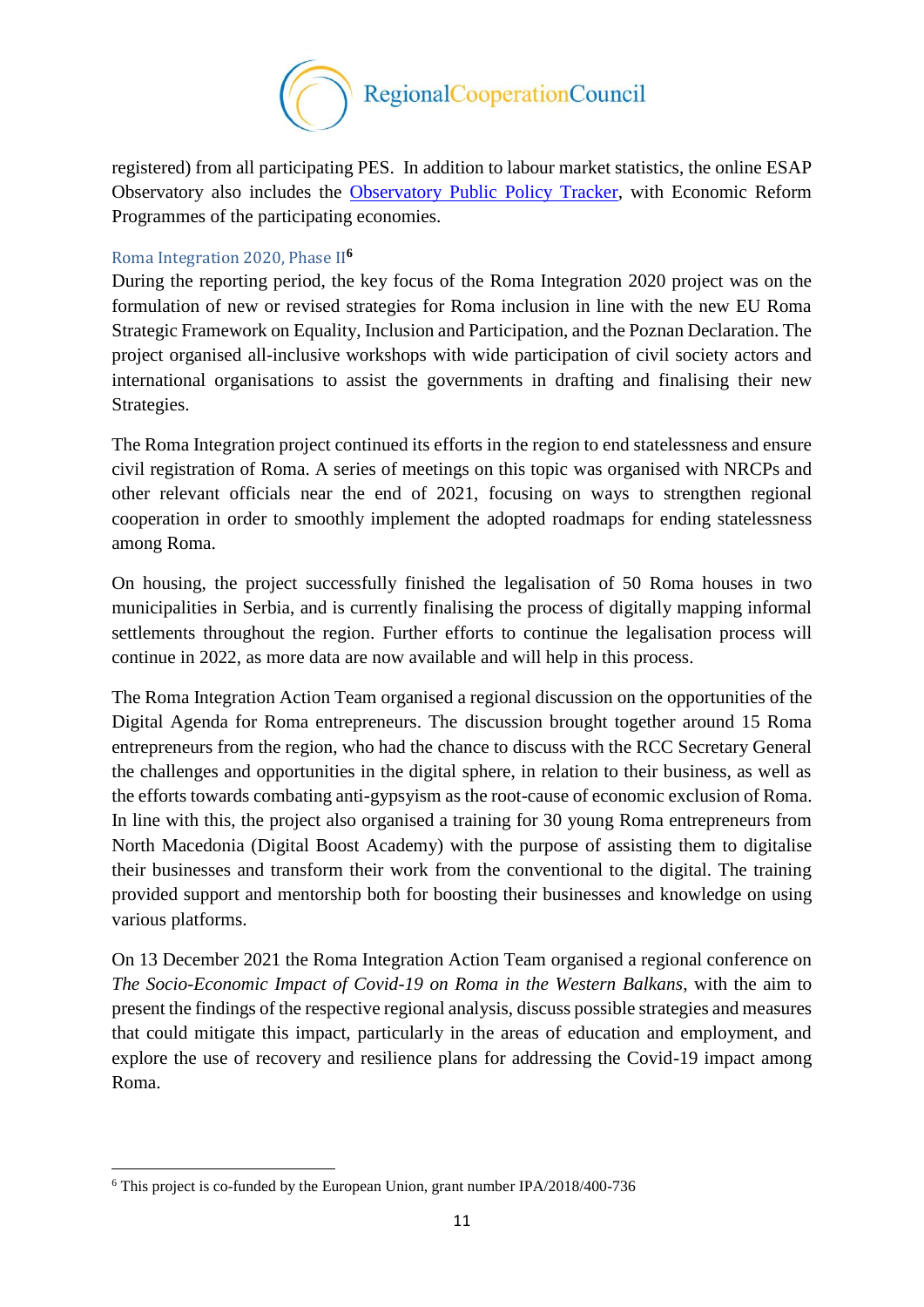

Finally, the project organised its  $6<sup>th</sup>$  Task Force meeting in December 2021. The representatives of the participating economies presented their status of implementation of the Poznan Declaration, as well as the challenges, and proposals for improving and speeding up the process of Roma Integration in the enlargement region. The participants also reported on the progress and challenges in the fields of housing, employment, health insurance, and civil registration, while special attention was dedicated to the impact of Covid-19 on Roma communities, primarily on access to digital education.

#### Youth Lab Project<sup>7</sup>

**.** 

From October 2021 to March 2022, the Western Balkans Youth Lab Project (WBYL) remained dedicated to efficiently implementing project activities under all four project components while preserving well-established cooperation with public administrations and National Youth Councils and Youth Umbrella Organisations (NYCs/YOUs) from the region.

As per the created Youth Lab Methodology, the Project successfully organised [Mid-Term](https://www.rcc.int/news/734/youth-tailored-solutions-require-youth-participation)  [Conference](https://www.rcc.int/news/734/youth-tailored-solutions-require-youth-participation) of the First Thematic Youth Policy Lab on Unemployment in Sarajevo in October and once again ensured safe space for youth to work jointly and on an equal basis with policymakers. At the conference, members of the Working Groups from each participating economy presented developments regarding their Youth Lab activities at economy level (mostly related to Youth Guarantee, entrepreneurship, NEET, etc.) and planned the next steps towards Final Conference to be held in May 2022.

WBYL organised three bilateral trainings in Belgrade, Podgorica and Skopje in November 2021 for youth and policy-makers members of the second Regional Pool of Experts on Mental [Health](https://www.rcc.int/pubs/131/wbyl-youth-policy-lab-on-mental-health--regional-pool-of-experts) aiming to present the process of Youth Lab and prepare them for its implementation. Accordingly, Second Youth Lab Kick-Off Event was held on 9-10 December in Tirana on the topic of Mental Health. Over the two days, the event gathered close to 50 youth representatives from the region, as well as policy makers and representatives of the European Commission and World Health Organisation. Members of the Regional Pool of Experts used Youth Policy Lab Model to co-create 13 regional policy recommendations envisaging ways to raise mental health awareness, support measures and communicate the importance of prevention of mental health of young people.

Furthermore, [Second Informal Donor Coordination Meeting on Youth Agenda,](https://www.rcc.int/news/745/second-informal-donor-coordination-meeting-on-western-balkans-youth-agenda-held-in-sarajevo) organised in Sarajevo in December, strengthened the Broad Coalition on Youth established in April 2021. During the Meeting stakeholders and participants in the process committed to strengthening the coordination mechanism in the long-term by agreeing on [Joint Communique on Youth:](https://www.rcc.int/docs/607/joint-communique-on-youth-western-balkans-co-creating-future-with-youth-as-agents-of-change)  [Western Balkans Co-creating Future with Youth as Agents of Change,](https://www.rcc.int/docs/607/joint-communique-on-youth-western-balkans-co-creating-future-with-youth-as-agents-of-change) which is confirming their shared values and principles. Furthermore, the Meeting has marked the launch of the Online Donor Database prepared by WBYL, which is to serve as a real-time resource hub for

<sup>7</sup> This project is co-funded by the European Union, grant number IPA/2019/409-790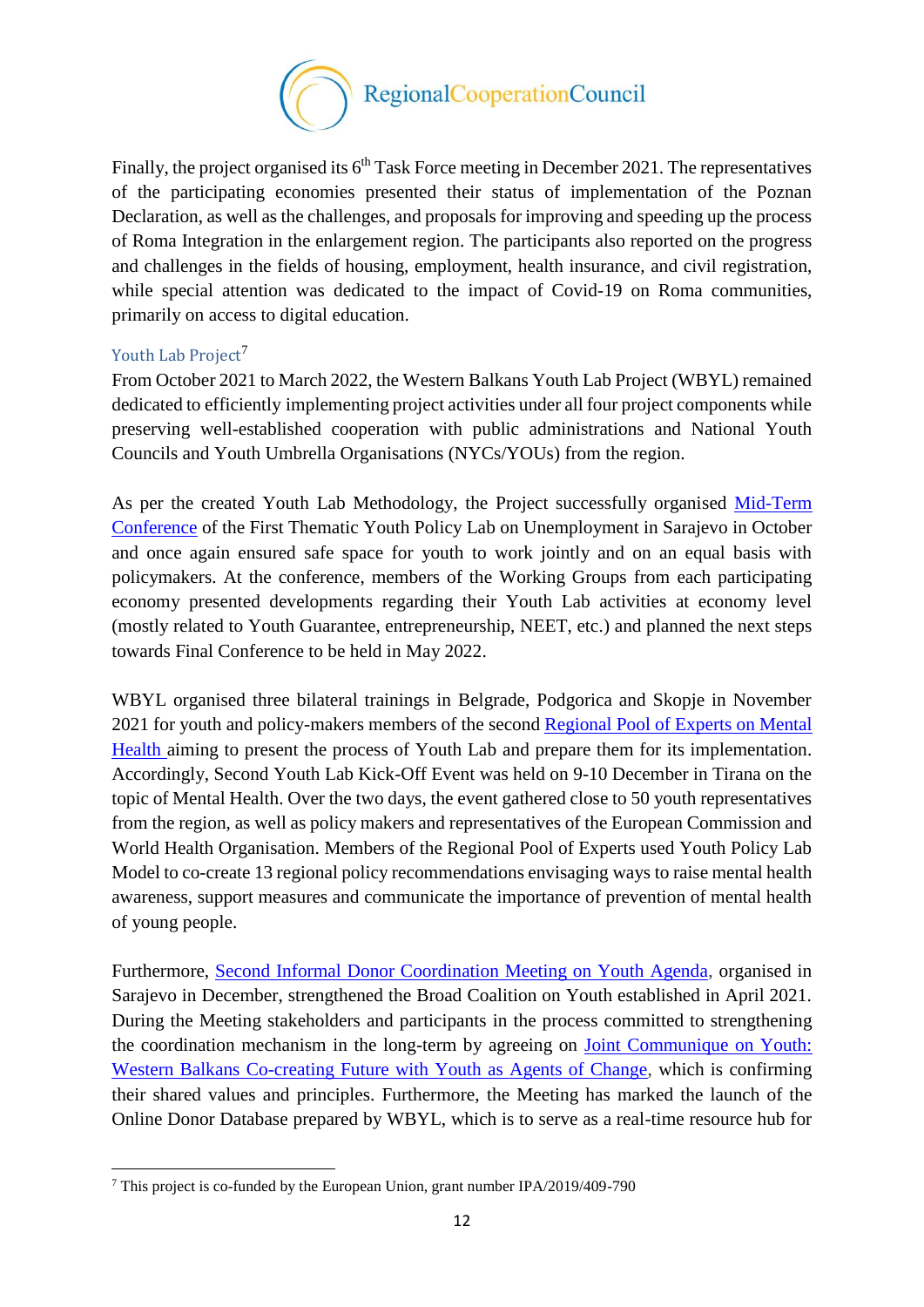

youth related projects, actions and funds. This beneficial tool ensures more transparent and constructive exchange amongst donors, policy makers and youth.

As a follow-up of the Second Youth Lab on Mental Health, six individual meetings (one in each economy) were initiated in February to trail national recommendation development and to fast forward the process by supporting working groups to draft initial Technical Assistance and Capacity Building requests. Additionally, after almost fully implementing Youth Lab Methodology through two Youth Policy Labs on Unemployment and Mental Health, WBYL gathered youth co-chairs from both Youth Labs at the Regional Youth Meeting in Skopje in February with the aim to get their opinions and feedback on the Methodology and the overall flow of the process. Collected reviews are to be used as a reference point for further development of the Methodology and Youth Lab Model, but also for tailor-made creation of the future WBYL activities in general.

As per WBYL procedures, requests for use of Technical Assistance Instrument (to meet the needs of public administrations) and Capacity Building Instrument (to meet the needs of youth organisations) have been submitted in order to address immediate needs of the beneficiaries. When it comes to Technical Assistance, support is currently ongoing for the youth line ministries in five participating economies. Capacity Building instrument has been provided across the region and is currently ongoing for youth councils in Albania, North Macedonia, Montenegro and Serbia.

#### *A.3 Digital Integration and implementation of the Digital Agenda*

After intensive work on the preparations of the *Roadmap for Lowering Roaming Charges between the EU and the Western Balkans* (Roadmap), the document was agreed by regional economies end of September 2021. The political support from the EU to the whole process was shown during the EU-Western Balkans Brdo Summit that welcomed the Roadmap in Brdo Declaration. The ultimate goal of the Roadmap is to have roaming prices between the region and EU gradually reduced starting from 2023 and approximating the domestic charges in 2027. As the whole process is voluntary, i.e. the operators should reduce the charges on voluntary basis, the Roadmap also comprises a set of policy reforms to be implemented by the region's governments in order to improve business conditions and the overall business environment in telecom sector. Both processes will be thoroughly discussed, including through the meetings of the Working Groups on Roaming Policy, Broadband and 5G (the first Joint Meeting was held in February 2022), as well as through the Advisory and Coordination Body to be established, involving all the players in the process of reduction of roaming charges between the EU and the region. Three meetings with mobile operators from both the region and EU, last one held in December 2021, helped to address their challenges and concerns regarding the implementation of the Roadmap.

A joint meeting of the Working Groups on Broadband and 5G was held in October 2021 with the aim to discuss the state of play in the area of broadband and 5G in the region, as well as to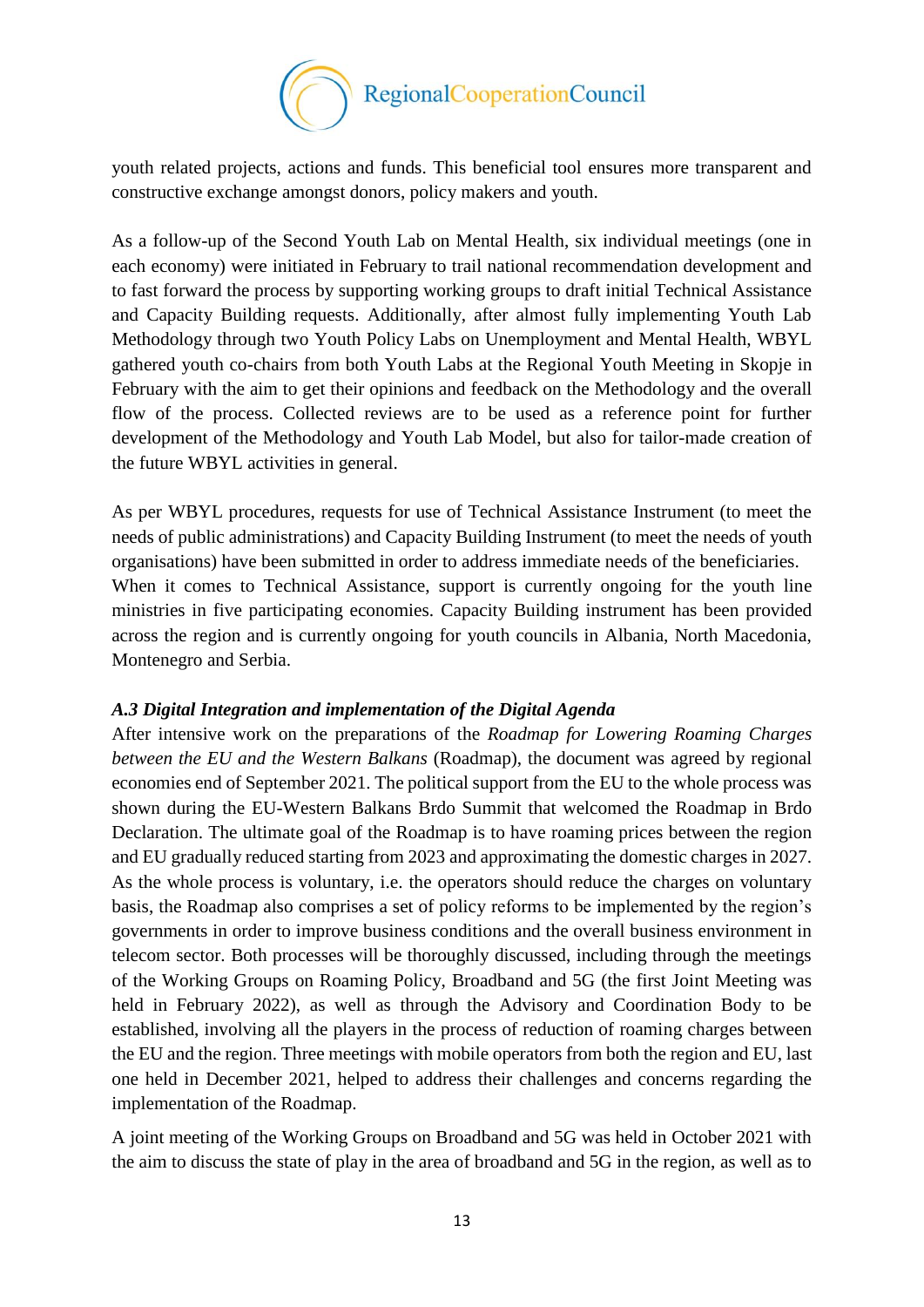

kick start the implementation of the 5G Memorandum of Understanding (MoU). Through the monitoring template, the implementation and developments related to the activities from the Roadmap and 5G MoU will be followed in each economy.

The third meeting of the Digital Skills Multi-Stakeholder Working Group was held in October 2021, aiming to discuss the state of play in the area of digital skills and provide more details on the fully-fledged assessment of digital skills gaps and needs of the employees in public administration to be rolled out in 2022.

The work towards further implementation of regional actions connected with electronic identification (eID) and trust services has advanced in the reporting period. In November 2021, the RCC published the *Study on the [Regional Interoperability and Trust Services in Western](https://www.rcc.int/pubs/132/regional-interoperability-and-trust-services-in-western-balkans--methodology-implementation-vision-and-action-plan)  Balkans - [Methodology, Implementation Vision and Action Plan,](https://www.rcc.int/pubs/132/regional-interoperability-and-trust-services-in-western-balkans--methodology-implementation-vision-and-action-plan)* which shows a practical approach and concrete action plan toward achieving the operational interoperability between participating economies, as well as between the region and EU Member States. In December 2021, the meeting of the Working Groups on Interoperability and Trust Services was held with the aim to discuss the vision of an interoperable region. To achieve the goals from the vision, the region is working on identifying cross-border/boundary use cases so as to ensure launching of pilot project(s). In this regard, follow-up tailor-made consultations were held beginning of February in each economy.

In 2021, participating economies embarked on another initiative, namely the establishment of the framework for free flow of data in the region. This initiative aims to create the conditions for the free flow of personal and non-personal data across the region by removing any existing barriers and optimising the utilisation of existing data centres. A regional report, presented and discussed during the regional meeting held in September 2021, will be published soon.

The 4<sup>th</sup> Western Balkans Digital Summit (WBDS) took place from 11 to 13 October 2021 in Podgorica. Due to the pandemic, the fourth Digital Summit was held online, followed by Digital Ministerial meeting held physically on 13 October 2021. WBDS Conclusions and two draft Joint Statements (i.e. on the free flow of data and on interoperability) cover the key actions and priorities in the area of digital transformation. Although Joint Statements were not endorsed, economies stay committed to their objective and scope. The first WBDS Steering Committee meeting of 5<sup>th</sup> Digital Summit held in February 2022, served as a kick-start meeting for the organisation of the next WBDS in Pristina.

In December 2021, RCC in cooperation with the EU and international partners organised a regional meeting on cybersecurity. This meeting aimed to present the state of play in participating economies and discuss the most recent developments in this area, main challenges and needs in the region, including the capacity building needs. Additionally, potential future support and regional actions in the area of cybersecurity were discussed.

Finally, in order to further align with the goals outlined in CRM and in the Conclusions of the 4 th WBDS, workshops were held in November/December 2021 in each capital.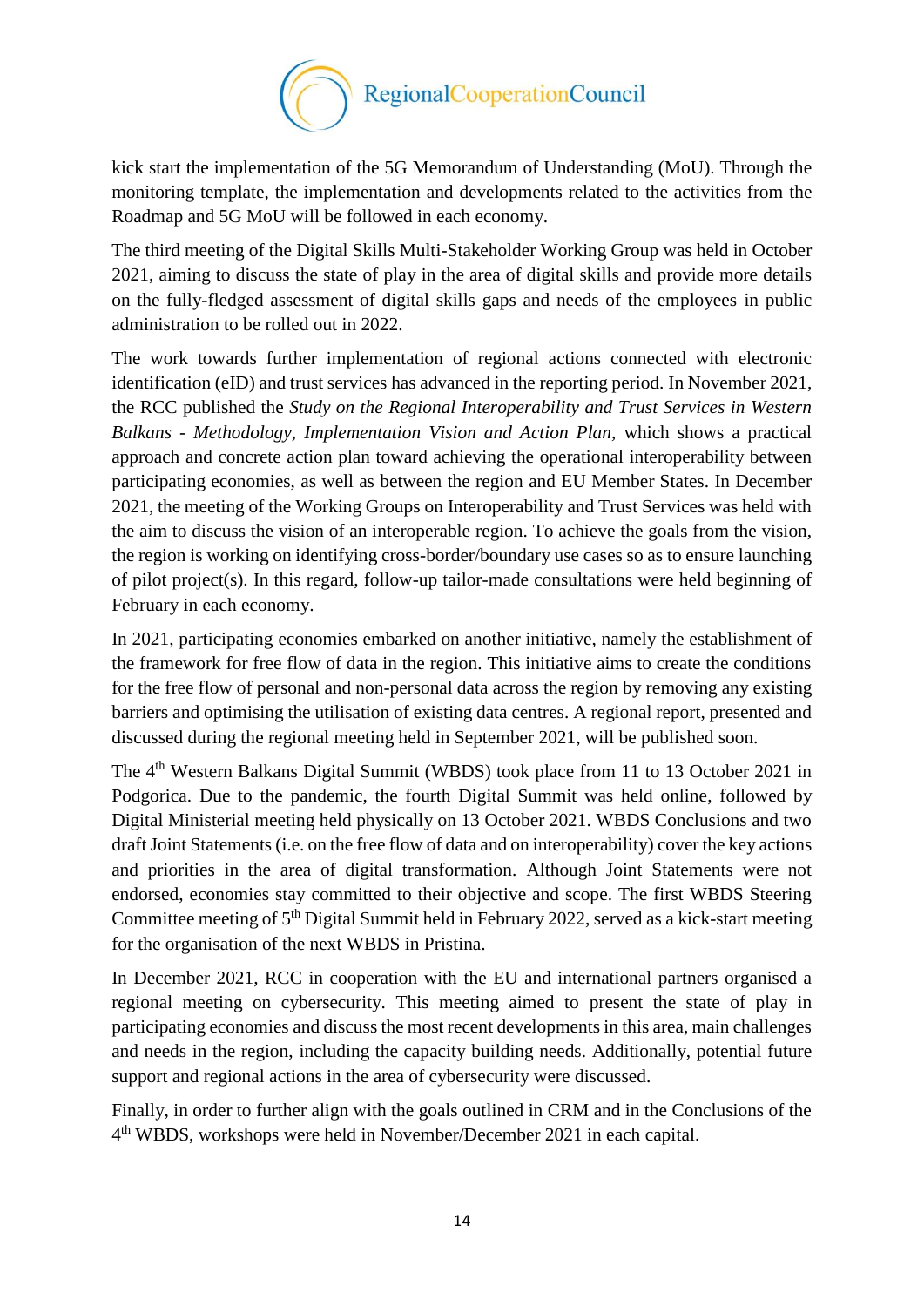

## *A.4 Sustainable Growth and Climate Change Resilience*

As mandated by the Sofia *Declaration on the Green Agenda for the Western Balkans* (GAWB), RCC was tasked to develop the GAWB Action Plan (AP) in a coordinative and consultative fashion. The AP was endorsed by the six Leaders of the Western Balkans at the EU-WB Summit under the Slovenian Presidency of the Council of the European Union in October 2021.

RCC has started preparations jointly with the host Ministry to organise a follow-up ministerial meeting in Pristina to discuss implementation of the GAWB Action Plan and identify priorities for the upcoming year through a joint declaration. This ministerial meeting is expected to be organised in March and will be key to the future implementation of this regional agenda. It will be composed of several panels to incentivise discussions among the Ministers of Environment from the region as well as among key regional partners and International Financial Institutions.

## <span id="page-14-0"></span>**B. Political Cooperation, Good Governance and Security**

## *B.1 Political Cooperation*

In support of the implementation of the Strategy and Work Programme 2020-2022 and the RCC founding documents, RCC has been working in close cooperation and synergy with the Athens' Chairmanship-in-Office of SEECP. In addition to providing relevant updates on the state of regional programmes' implementation at the SEECP Political Directors meeting and the informal meeting of SEECP Ministers of Foreign Affairs, the RCC assisted the Chairmanship-in-Office in the preparation of the  $7<sup>th</sup>$  SEECP Junior Diplomats Forum, held online in February 2022. The Forum acquainted junior diplomats from the region on the past and present state of regional cooperation and trained them in matters of negotiating techniques, sports diplomacy and cultural diplomacy, using the invaluable experience and expertise of Greek diplomats and other relevant actors.

Maintaining regular and open communication with the regional partners and stakeholders strengthened long-term commitment to the regional agenda. To this end, the Secretary General held a number of bilateral consultative meetings in the region and beyond, whereas the RCC Liaison Office in Brussels continued to retain partnerships with Brussels-based partners on a daily basis.

## *B.3 Good Governance – Justice Reforms and Rule of Law*

Promoting Cross Border Mediation in SEE Regional Conference was organised in October 2021, jointly by RCC and CSSP - Berlin Centre for Integrative Mediation. With in-depth expertise, specialist knowledge and many years of experience the regional experts contributed additionally to effective and sustainable solutions for an increased use of mediation in SEE region.

The study prepared by RCC *Promoting Cross-Border Mediation in Resolving Civil and Commercial Disputes in the Western Balkans* was also presented and discussed with the participants. Taking into consideration the current state of play in the region, the Conference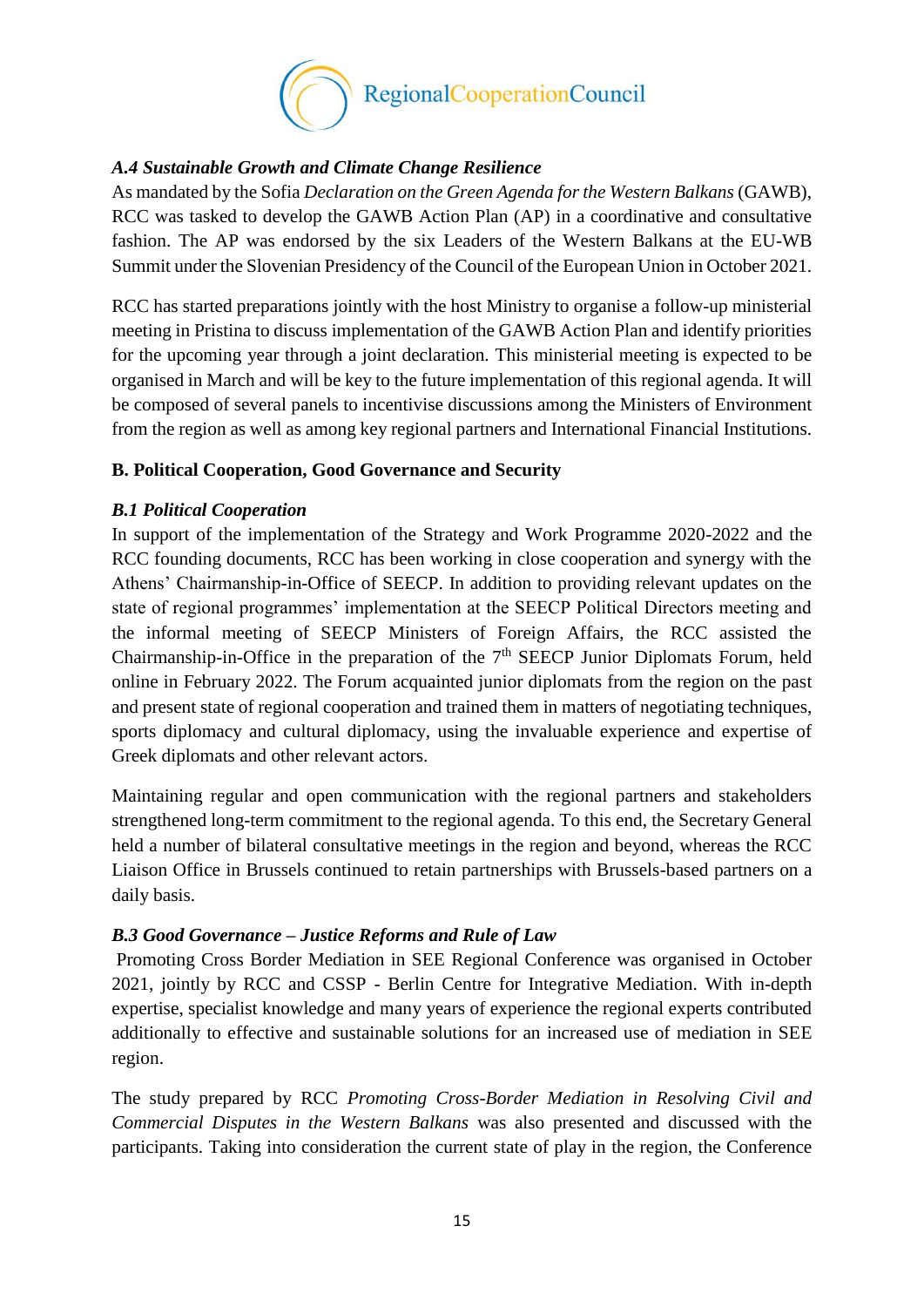

enabled learning from good practices and sharing knowledge on how to deal with similar challenges across the region.

The fifth meeting of the South East Europe Judicial Training Institutes (SEE JTI) Network was co-hosted by the RCC and the Academy of Judges and Public Prosecutors in North Macedonia in December 2021. The meeting focused on exchange of best experiences from the many different approaches by each of the Judicial Training Institutes during 2021 to successfully implement the respective training programmes, but also to discuss the possibility to promote mediation in the region with a view to reach a balanced relationship between Mediation and Judicial Proceeding.

As the focus of the SEE JTI Network during 2021 was to exchange best experiences from the many different approaches being taken by the JTIs towards distant learning solutions, the *Regional guidelines for effective judicial E-learning in SEE*, prepared by RCC in cooperation with GIZ ORF Legal Reform, were presented and discussed during this meeting.

With a view to support the reforms undertaken by the jurisdictions towards establishing independent, accountable and efficient judiciaries based on EU standards and values, targeted technical assistance in the reporting period included: *Regional Guidelines for Effective Judicial e-Learning in SEE<sup>8</sup>* and *Mapping the State of Play of Digitalisation of Justice in the Western Balkans*.

## *B.4 Security Cooperation*

 $\overline{\phantom{a}}$ 

In an effort to anticipate and allow a timely response preparation to potentially developing security threats, in November 2021 the RCC organised a webinar on Paradigm Change in Afghanistan to discuss possible implications for South East Europe. The event gathered more than 100 participants and eminent experts and practitioners from the region and beyond, and warned that although the threat to South East Europe is at the moment low, the abuse of human rights under the new regime may yet present an ongoing challenge for the international community.

The Sixth Regional (Jumbo) Security Coordination Conference of the RCC was held on 6 December 2021 in Paris, in partnership with the French Ministry for Europe and Foreign Affairs and the Institute for Higher National Defence Studies (IHEDN). A flagship regional security platform, the Jumbo Conference proposed further actions and cooperation in its Conclusions<sup>9</sup> in order to enhance security cooperation in topics discussed: radicalisation, irregular migration, and organised crime. Participants furthermore echoed the October 2021 EU-Western Balkans Summit Declaration and the necessity to strengthen cooperation between the EU and the region also at the operational level. Moreover, regional security cooperative order was again recognised as the main precondition for implementation of the ambitious socio-

<sup>8</sup> https://www.rcc.int/pubs/133/regional-guidelines-for-effective-judicial-e-learning-in-see

<sup>9</sup>https://www.rcc.int/swp/news/358/conference-conclusions--sixth-regional-jumbo-security-coordinationconference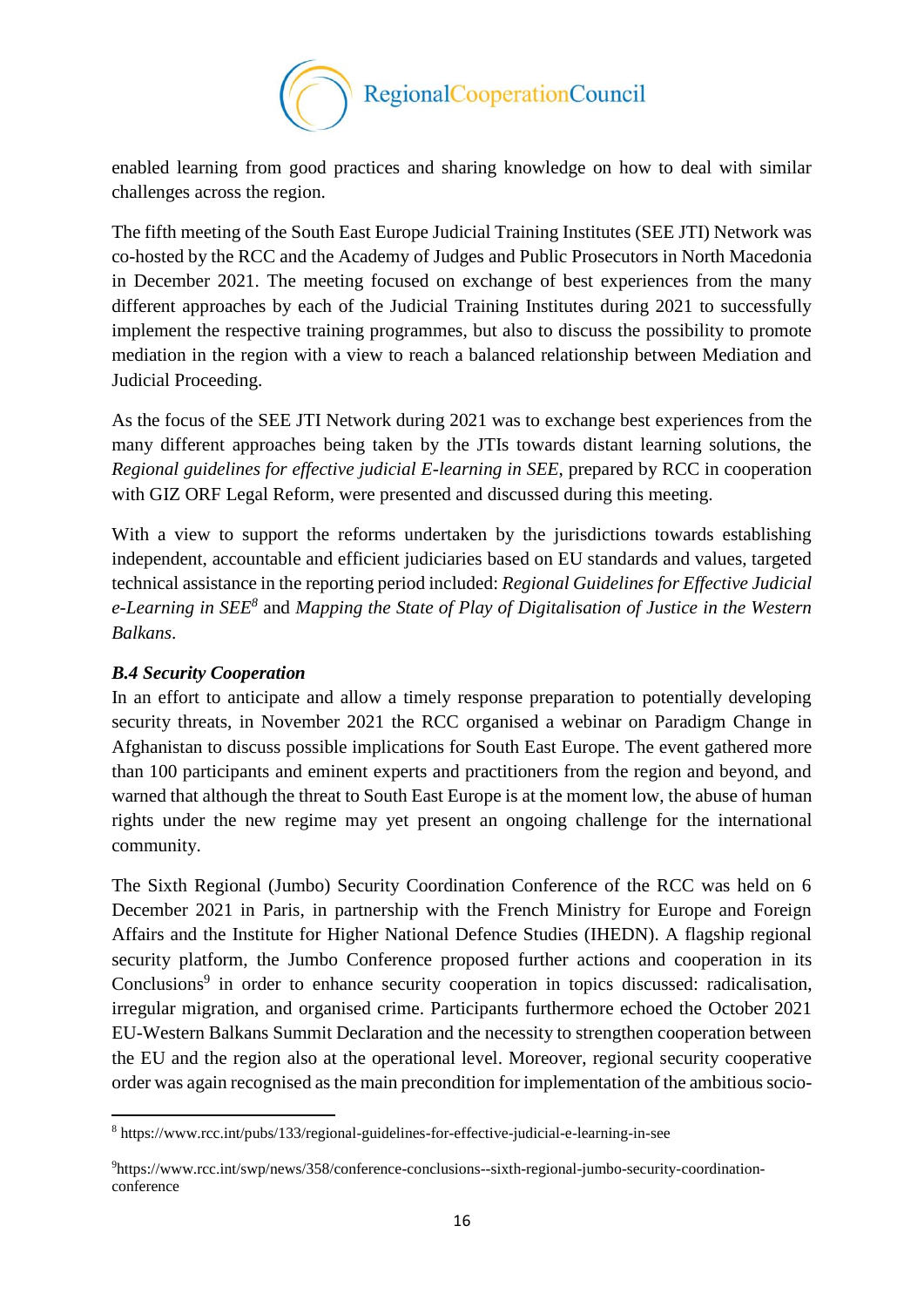

economic, digital and green agenda supported by the EU Economic and Investment Plan. The RCC was called upon to continue facilitating the Annual Conference.

Preparations for the second edition of the regional public opinion survey on security issues (SecuriMeter) are underway and the launch of the survey is expected in May 2022. In addition to topics covered in the first edition – Preventing and Countering Violent Extremism and Counter-Terrorism; Organised Crime; Border/Boundary Security; Migration; Small Arms and Light Weapons; and Disinformation – the second edition of the survey will also include perceptions on corruption and domestic violence. SecuriMeter is intended to serve as a valuable resource not only to policy-makers and security practitioners, but more broadly to the general public and to the promotion of peace and security.

In terms of facilitating and supporting the work of the SEE-level security cooperation, the RCC continued to assist the South East European National Security Agencies (SEENSA) and South East European Military Intelligence Chiefs (SEEMIC) platforms. In the framework of the 2021 SEENSA Chairmanship of Bosnia and Herzegovina, the 11th Meeting of the Heads of National Security Authorities of South East Europe was organised in November 2021. The meeting served to facilitate the exchange of relevant information and good practices among the NSAs in the region and to update the NSAs on the developments of security challenges as well as on regional security cooperation initiatives. It was agreed that Skopje will assume the Chairmanship of SEENSA in 2022.

The 13th SEEMIC Conference in November 2021 extraordinarily chaired this year by the RCC adopted the OSINT Report *Implications of the Covid-19 Pandemic on Security of South East Europe*. It was agreed that the Chairmanship in 2022 will be assumed by Sarajevo, whereby preparations are already underway to develop and implement the calendar of activities, including the SEEMIC Working Group, preparation of the OSINT Report on *The Role of the Military in Disaster Preparedness in SEE*, continuation of gender mainstreaming training organised in cooperation with UNDP/SEESAC, and contributing toward the UN SDG 5 – Gender Equality and UN SDG 16 – Peace, Justice, and Strong Institutions.

## Integrative Internal Security Governance (IISG)<sup>10</sup>

Following the conclusions of the three IISG Regional Pillar Support Group Meetings held in September 2021 in Budva, the IISG Secretariat undertook a heavy workload in order to deliver the agreed outputs in the reporting period.

In this respect, in the period October 2021-March 2022, the IISG Secretariat implemented a series of meetings and produced several documents related to the development of Biennial Needs Mapping Report, Annual Response Mapping report and the IISG database, the aim of which is to map the support provided to the IISG process.

Furthermore, during the reporting period, the IISG Secretariat developed three Methodologies: the final version of the Methodology for development of IISG Annual Response Mapping

**<sup>.</sup>** <sup>10</sup> This project is co-funded by the European Union, grant number IPA 2019/414-918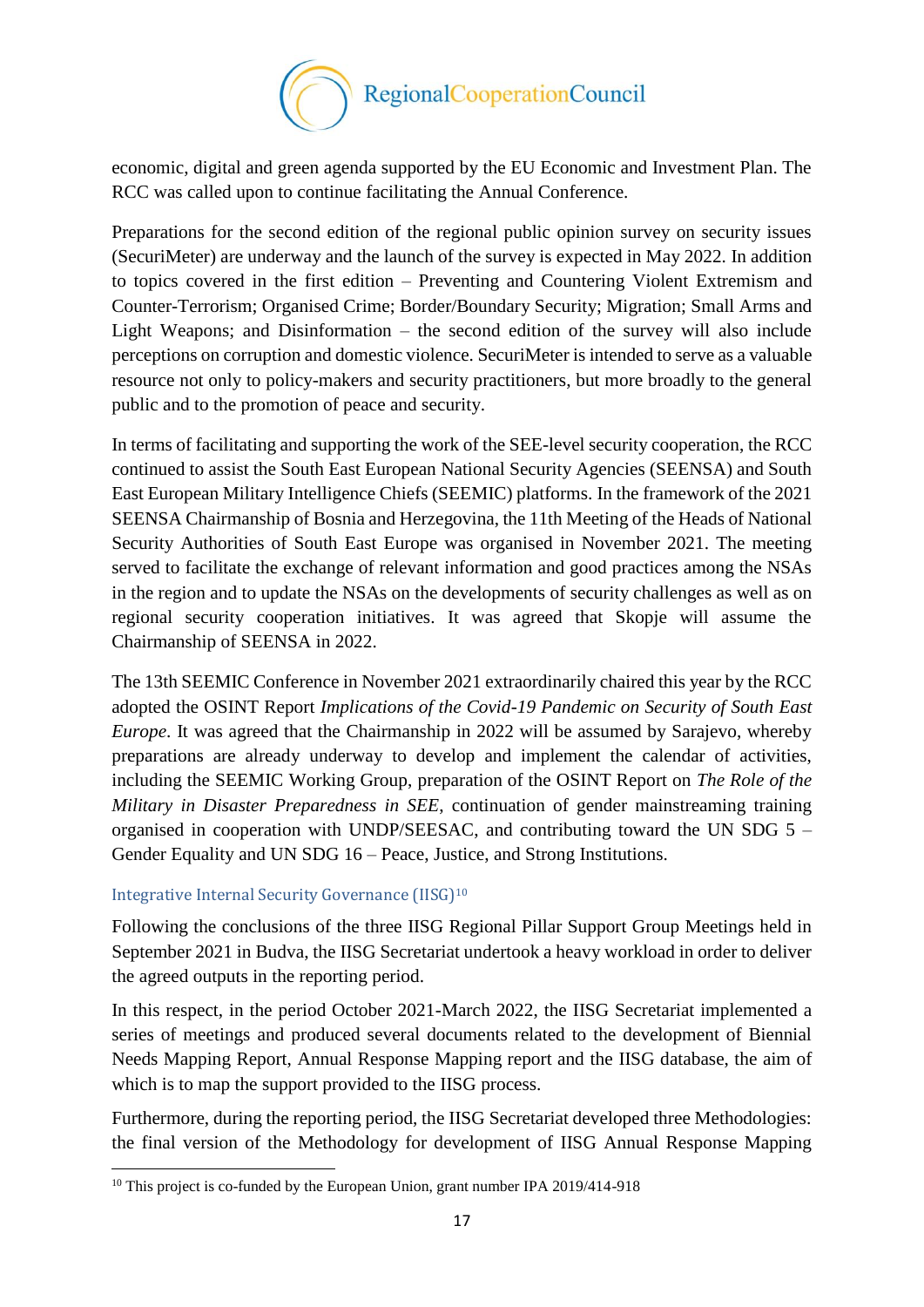

Report, the draft Methodology on mapping support to the IISG needs (IISG Database), and the revised Methodology for development of IISG Biennial Needs Mapping Report based on the input received during the Consultations with the government Partners.

With regard to the process of development of the Biennial Needs Mapping Reports and filling in the templates/regional charts, following intense consultations and analysis, regional charts for the WBCTi (Western Balkans Counter-Terrorism Initiative), the WBCSCi (Western Balkans Counter Serious Crime Initiative), and the WBBSi (Western Balkans Border Security Initiative) were developed, presenting the needs on the regional level. The IISG Secretariat sent the final draft of the needs mapping report to the Partners for approval in order to be adopted at the next IISG Board meeting scheduled for March 2022.

The IISG Secretariat undertook preparatory activities related to developing the first report on mapping of responses. The process of mapping responses builds upon the needs mapping process and allows the possibility to structure the request for information on the first response mapping based on the logic of the filters used in the needs mapping. It is expected that the first regional mapping response report will be finalised by March 2022.

During the reporting period, the IISG Database was developed. It is designed to provide detailed information on regional projects, and follow up on the dynamics of the projects' implementation with a clear overview of the IISG pillars covered with the intervention on a multilateral basis, by collecting comprehensive and up-to-date data for those activities. The database is also structured per pillar and per beneficiary-domestic action and regional actions. In October 2021, two training sessions were provided to the government partners on the IISG Database. The commencement of the process of incorporating data is envisioned for February 2022.

Also within this period, the IIGS Secretariat operationalised the IISG website, which is now up and running and is constantly being updated with information related to the IISG process and activities.

## <span id="page-17-0"></span>**C. Horizontal activities**

## *C.1 Programming, Monitoring, Coordination*

With respect to horizontal activities on programming, monitoring and coordination, RCC successfully closed the eighth Call for Applications on Balkan Barometer Public and Business Opinion Surveys and elected two companies to execute the collection of data in six economies of the region and analyse the data in the form of written reports, respectively. As per the established practice, RCC undertook internal revision of the questions in both Public and Business Opinion surveys to adapt to the newest trends and the pandemic-induced environment under which the field surveying is to take place. The collection of data is expected to be finalised end of February or beginning of March, after which the process enters the second and the final stage of data analysis and report writing.

Regarding the CRM agenda, RCC organised the 5th CRM Coordinators meeting in November with an objective to discuss a set of planned deliverables and key results for 2022 and review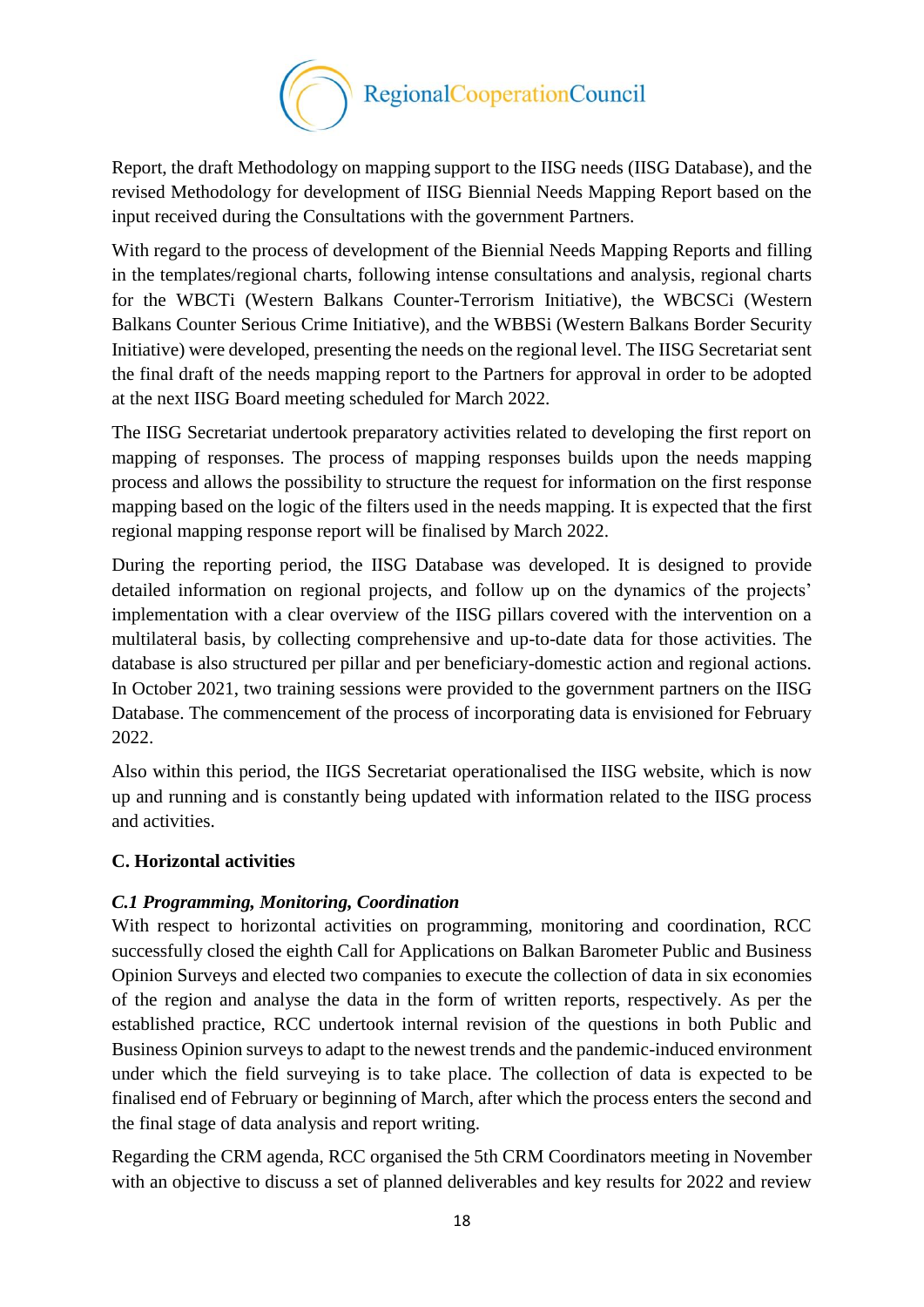

feasibility of their implementation. RCC and its regional partners, in close consultation with the European Commission, have been engaged in the process of devising the prospective list of actions, which was reviewed by CRM Coordinators and commented during the meeting. In addition, the meeting also served to review progress on *Green Agenda for the Western Balkans* (GAWB) and agree on the next steps. In the course of January 2022, CRM Coordinators agreed on the list of deliverables, thus giving the green light for the implementation of agreed deliverables throughout 2022.

Regarding the monitoring of the CRM progress, RCC holds the overall responsibility to lead the process along each policy area. In November 2021, in close consultations with its regional partners, namely CEFTA, Transport Community (TCT) and WB6CIF, RCC initiated the process of drafting the first CRM Report on Implementation for 2021. The report is divided in two parts: the regional part informs on key achievements and milestones achieved in 2021, whereas the economy-level part of the report features a progress achieved at the level of each economy, thus offering a nuanced economy-level status that contributes to the overall regional actions. After a period of collection of inputs in all partner economies through their respective line Ministries, CRM Report on Implementation is set to be communicated to all economies for their final inputs, before sending the report for publication. Following the publication of the report in mid-March at the latest, RCC will be able to communicate the results of the first year of CRM implementation to the wider public, informing on the most important achievements done throughout the year and in such a way bring the entire process closer to its citizens.

Regarding the SEE2020 Strategy, which came to an end, the Annual Report on Implementation is being drafted now that the data collection process is finalised in all participating economies. The collection of data was delayed in comparison to the pre-pandemic period so the publication of the report is expected in March. Due to the worsening pandemic situation in the region, RCC will suggest to SEE2020 Monitoring Committee participants to endorse ARI for 2020 through written procedure. The SEE2020 Strategy features valuable lessons learned for the implementation of the new SEE2030 Strategy that has now officially kicked off.

## *C.2 Extending Partnerships*

In line with the efforts to provide coherency and streamlining to the regional agenda, in this instance focusing on youth cooperation, the RCC partnered with the Ministry of Foreign Affairs and International Cooperation of Italy, Osservatorio Balcani e Caucaso Transeuropa (OBCT), Centro Studi di Politica Internazionale (CeSPI) and Regional Youth Cooperation Office (RYCO) to organise the EU-Balkan Youth Forum in November in Rome. The Forum gathered 78 young people from 27 EU Member States and the region's six economies to discuss common issues and contribute to the dialogue between youth and policymakers. Conclusions of these discussions are to be shared with the Conference on the Future of Europe, whereas the Forum also marked the launch of the *EU-Western Balkans Youth Network*.

The RCC also remained active in supporting initiatives and events contributing to regional cooperation and EU integration. In cooperation with Friends of Europe RCC assisted in co-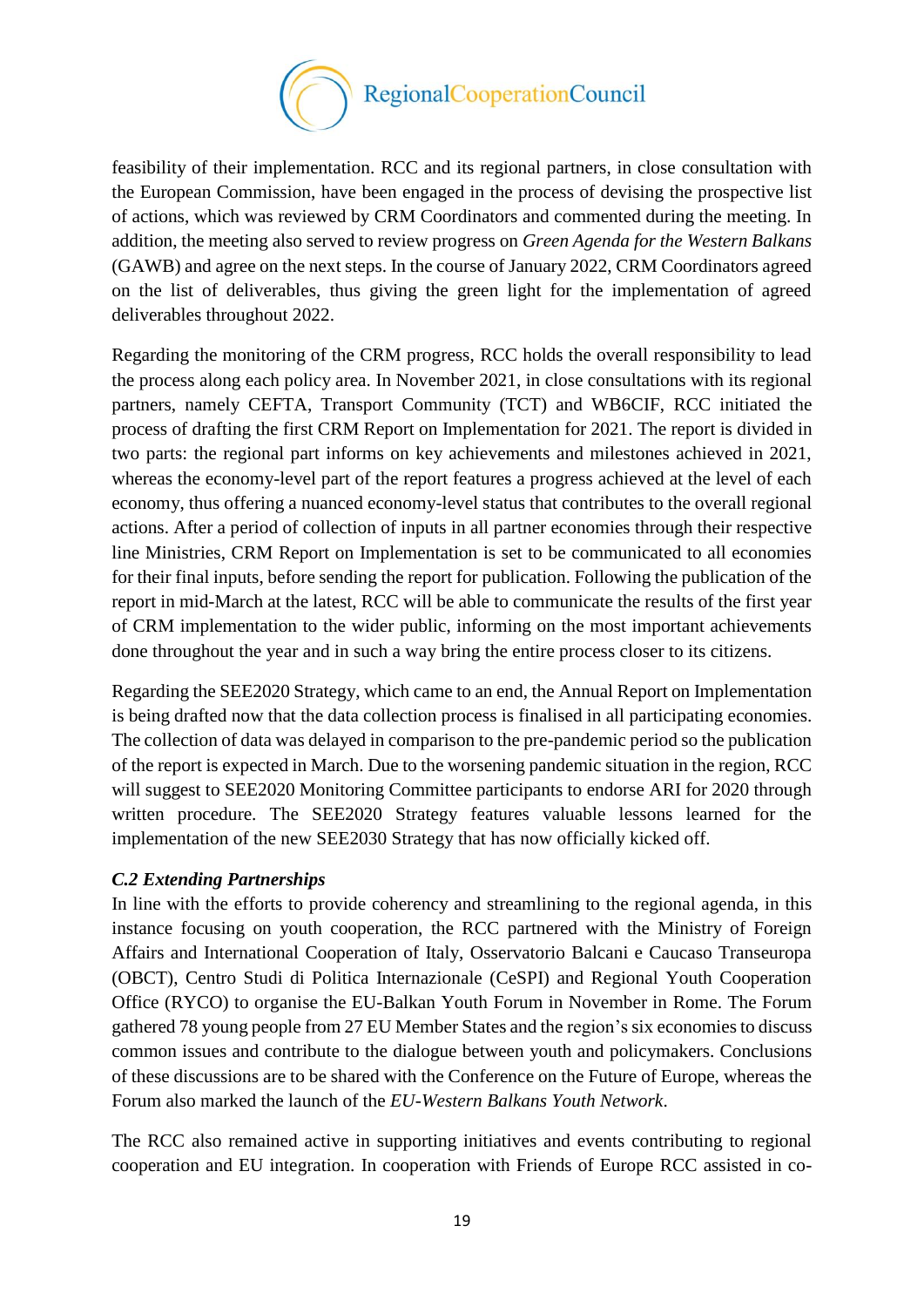

organisation of the virtual EU-Western Balkans Summit in December, and partnered with the European Economic and Social Committee (EESC) to organise the 8<sup>th</sup> Western Balkans Civil Society Forum in Skopje in October. Moreover, partnership with EESC was extended to allow support to the preparation of EESC opinion on youth and innovation in the region.

#### *SEE 2030*

South-East European Cooperation Process took a critical step forward at the SEECP Summit in Antalya in June 2021 by endorsing the South East Europe 2030 Strategy, which brings thirteen SEE economies together in their efforts to achieve the UN SDGs across the three dimensions: peace; prosperity; and peace and partnerships.

Following intense consultations with SEECP participants, relevant non-government actors, regional and international organisations and other stakeholders, the draft text of SEE 2030 was adjusted according to the received comments, initiating the first phase of the implementation stage.

In terms of establishing governance structures, seven SEECP participants appointed their national coordinators as required by the SEE 2030. The first Monitoring Committee meeting composed of the appointed SEE 2030 National Coordinators of SEECP Participants and other mandated delegates from the remaining Participants took place in November 2021. The SEE 2030 Monitoring Committee adopted its rules of procedure, programming and monitoring guidelines of the SEE 2030, and mandated the RCC Secretariat to undertake actions per programming and monitoring cycles and to revitalise the dialogue with SEE think-tanks employed during the preparation stage.

The SEE 2030 Monitoring Committee adopted the selection criteria for prioritising programming activities of the SEE2030 Strategy and requested the RCC to prepare the project proposal template. The template was prepared and disseminated to the SEECP Participants and other relevant regional and international stakeholders in January 2022.

As part of the list of actions submitted for the approval of SEE2030 Monitoring Committee, the RCC Secretariat initiated its first cycle of consultation meetings with the SEECP Participants' Development Agencies acting as a development assistance donor in the SEE region. In the forthcoming period, RCC and the development agencies of Bulgaria, Croatia, Greece, Romania, Turkey and Slovenia will organise a round table meeting on SEE 2030.

According to the monitoring guidelines adopted by the SEE2030 Monitoring Committee, the monitoring of SEE2030 will include qualitative and quantitative monitoring. As regards the quantitative monitoring, the RCC Secretariat prepared a gap analysis regarding the availability and quality of data according to the list of indicators included in the SEE2030 during the reporting period, whereas qualitative monitoring will make best use of reports on individual policy area produced by OECD, UN and World Bank. The Secretariat has also undertaken exploratory talks with OECD and World Bank to create a sub-regional group for South East Europe in their international databases.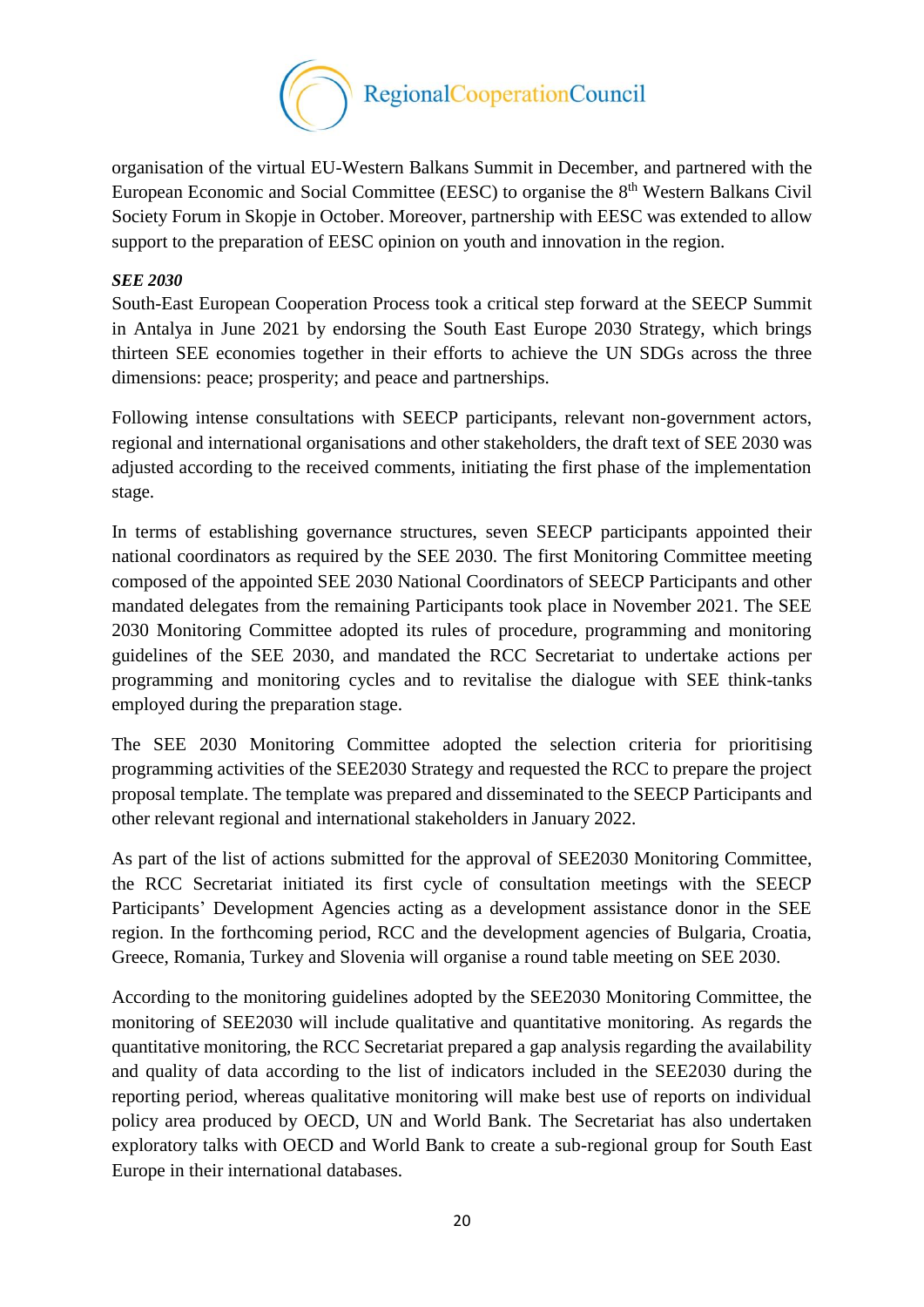

In addition to this, and based on the mandate received from the SEE 2030 Monitoring Committee, the RCC established dialogue with partners from academia and think-tanks. With regard to the latter, discussions are underway to regularise the dialogue with civil society in the context of the Strategy.

As part of the regional dialogue mechanisms and particular activities regarding development financing, RCC Secretariat held a bilateral meeting with the Hellenic Banking Association to launch a regional dialogue mechanism with the participation of all SEECP banking associations on development financing and SDGs responsive financial sector.

Follow-up actions on SEE 2030 Strategy will include organisation of a Donor Conference for fundraising for received project proposals. In addition, the SEE Statistics Network (SSN) will be established to monitor implementation. As foreseen in the Strategy's document, the first Annual Implementation Report will be presented to the  $2<sup>nd</sup>$  Monitoring Committee meeting which, upon endorsement by the SEECP Participant delegations, is to be submitted to the SEECP Summit.

## *C.3 Communication*

Communication efforts continuously aim to raise awareness on regional cooperation and EU integration. Communication is focused to general public, gaining more and more interest of younger audience and also engaging previously present public. RCC is doing so through utilisation of different channels and creation of diverse, user-friendly content to spread messages primarily about the activities of the organisation, but also about other subjects of matter to RCC and to region and EU's public, such as environmental issues, mental health, internet safety, Covid-19 pandemic, etc.

In the reporting period, RCC continued with the extensive promotion of benefits of Roaming Free with the winter edition of the campaign. Also, RCC is regularly promoting the region and its success stories, such as the stories of successful women in the region through the WE campaign or promotion of the region as a tourist destination, such as promotion of Novi Sad as the European Capital of Culture 2022, Tirana as the European Youth Capital 2022.

RCC is maintaining and developing good relations with the media from the region and the EU resulting in their ongoing interest for RCC's activities.

## **The promotion has focused on the following:**

## **Promotion of regional cooperation and Common Regional Market:**

**-** Video: RCC SG Majlinda Bregu on regional cooperation, <https://www.youtube.com/watch?v=sn1myYf1hvo&t=52s>

- RCC Secretary General Majlinda Bregu exclusive interview for Balkan Insider on Green Agenda, Digital Transformation, Common Regional Market, etc.,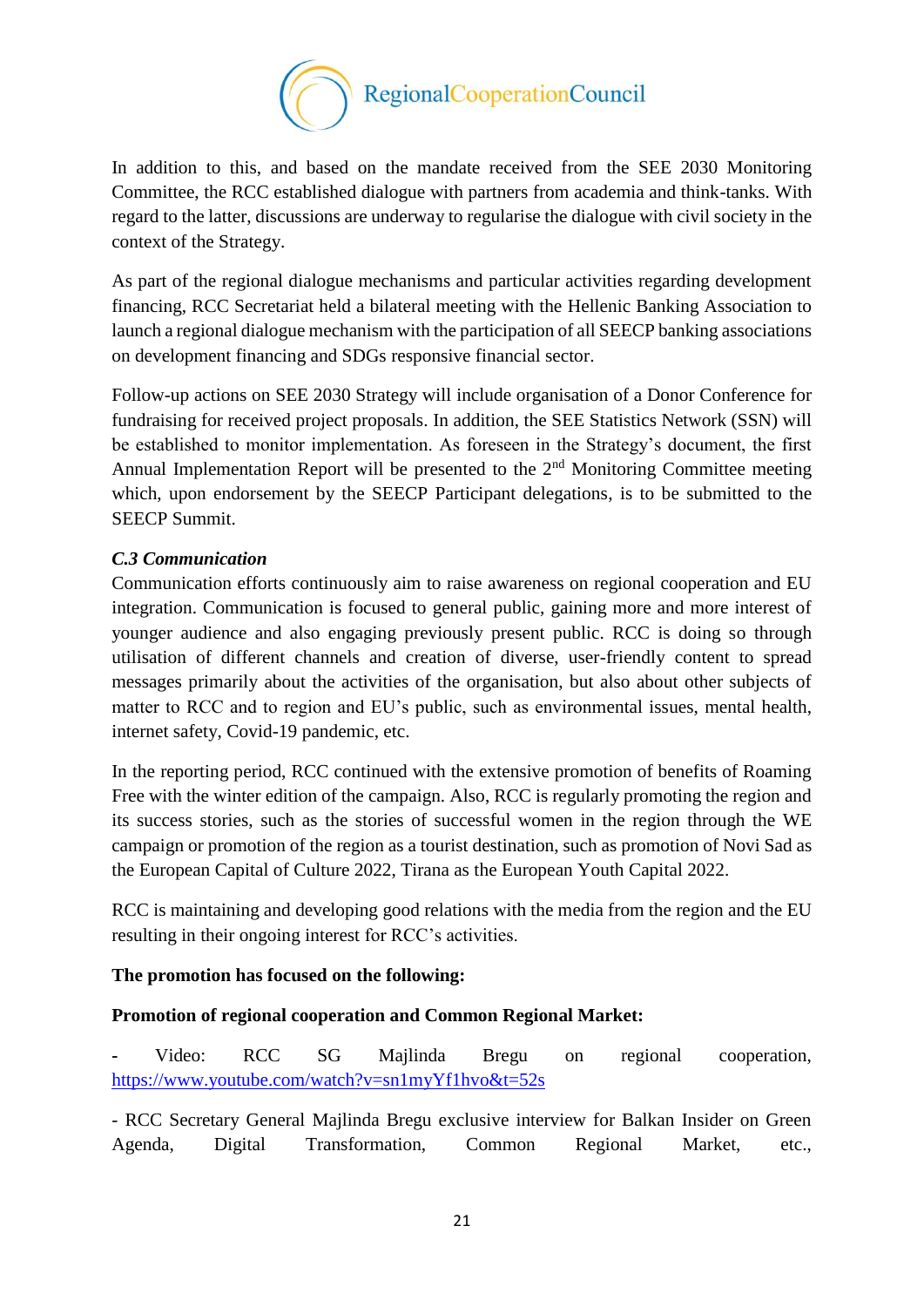

[https://www.rcc.int/docs/600/rcc-secretary-general-majlinda-bregu-exclusive-interview-for](https://www.rcc.int/docs/600/rcc-secretary-general-majlinda-bregu-exclusive-interview-for-balkan-insider)[balkan-insider](https://www.rcc.int/docs/600/rcc-secretary-general-majlinda-bregu-exclusive-interview-for-balkan-insider)

- Interview by RCC Secretary General for Novi Magazin: European Union is Our Future, No Alternative; [https://www.rcc.int/docs/603/european-union-is-our-future-no-alternative](https://www.rcc.int/docs/603/european-union-is-our-future-no-alternative-interview-by-rcc-secretary-general-for-novi-magazin)[interview-by-rcc-secretary-general-for-novi-magazin](https://www.rcc.int/docs/603/european-union-is-our-future-no-alternative-interview-by-rcc-secretary-general-for-novi-magazin)

**-** Promotion of **Digital agenda and Roaming Free Campaign** continued and is an ongoing effort through various channels and tools:

- Video: RCC SG Majlinda Bregu on next Western Balkans Digital Summit: <https://www.youtube.com/watch?v=vxsiZIu6dY0&t=50s>
- $\triangleright$  Extensive winter edition of Roaming Free Western Balkans campaign marking roaming free results in the region: <https://www.youtube.com/watch?v=YNaj8dhmdrA> <https://www.youtube.com/watch?v=ig-HT1kurIQ> [https://www.youtube.com/watch?v=JKAbc\\_uIQdA](https://www.youtube.com/watch?v=JKAbc_uIQdA) [https://www.youtube.com/watch?v=JBviacL-\\_zI](https://www.youtube.com/watch?v=JBviacL-_zI)
- Published report: Western Balkans-European Union Roaming Data Report: [https://www.rcc.int/pubs/127/western-balkans-european-union-roaming-data](https://www.rcc.int/pubs/127/western-balkans-european-union-roaming-data-report)[report](https://www.rcc.int/pubs/127/western-balkans-european-union-roaming-data-report)
- $\triangleright$  Published study: Digital skills needs and gaps in the Western Balkans scope and objectives for a fully-fledged assessment: [https://www.rcc.int/pubs/129/digital-skills-needs-and-gaps-in-the-western](https://www.rcc.int/pubs/129/digital-skills-needs-and-gaps-in-the-western-balkans--scope-and-objectives-for-a-fully-fledged-assessment)[balkans--scope-and-objectives-for-a-fully-fledged-assessment](https://www.rcc.int/pubs/129/digital-skills-needs-and-gaps-in-the-western-balkans--scope-and-objectives-for-a-fully-fledged-assessment)
- $\triangleright$  Published study: Mapping of digital innovation hubs, and identification of needs within Western Balkans and of prospective regional cooperation actions, [https://www.rcc.int/pubs/130/mapping-of-digital-innovation-hubs-and](https://www.rcc.int/pubs/130/mapping-of-digital-innovation-hubs-and-identification-of-needs-within-western-balkans-and-of-prospective-regional-cooperation-actions)[identification-of-needs-within-western-balkans-and-of-prospective-regional](https://www.rcc.int/pubs/130/mapping-of-digital-innovation-hubs-and-identification-of-needs-within-western-balkans-and-of-prospective-regional-cooperation-actions)[cooperation-actions](https://www.rcc.int/pubs/130/mapping-of-digital-innovation-hubs-and-identification-of-needs-within-western-balkans-and-of-prospective-regional-cooperation-actions)
- $\triangleright$  Published study: Regional Interoperability and Trust Services in Western Balkans - Methodology, Implementation Vision and Action Plan, [https://www.rcc.int/pubs/132/regional-interoperability-and-trust-services-in](https://www.rcc.int/pubs/132/regional-interoperability-and-trust-services-in-western-balkans--methodology-implementation-vision-and-action-plan)[western-balkans--methodology-implementation-vision-and-action-plan](https://www.rcc.int/pubs/132/regional-interoperability-and-trust-services-in-western-balkans--methodology-implementation-vision-and-action-plan)
- Promotion of **Women Empowerment agenda (WE)**:
	- Video: Meet Arijana Mulic, co-founder and owner of two businesses in Montenegro,<https://www.youtube.com/watch?v=hUfM2CNUOu0&t=6s>
	- $\triangleright$  Video featuring successful women from WE campaign and their messages: <https://www.instagram.com/p/CXgMtYZsw1b/>
- Promotion of the first **Regional Butterfly Innovation & Business Forum**:
	- Video jingle:<https://www.youtube.com/watch?v=TNLEcVRJFb8>
	- Subpage on RCC website: [https://www.rcc.int/pages/150/butterfly-innovation](https://www.rcc.int/pages/150/butterfly-innovation-and-business-forum)[and-business-forum](https://www.rcc.int/pages/150/butterfly-innovation-and-business-forum)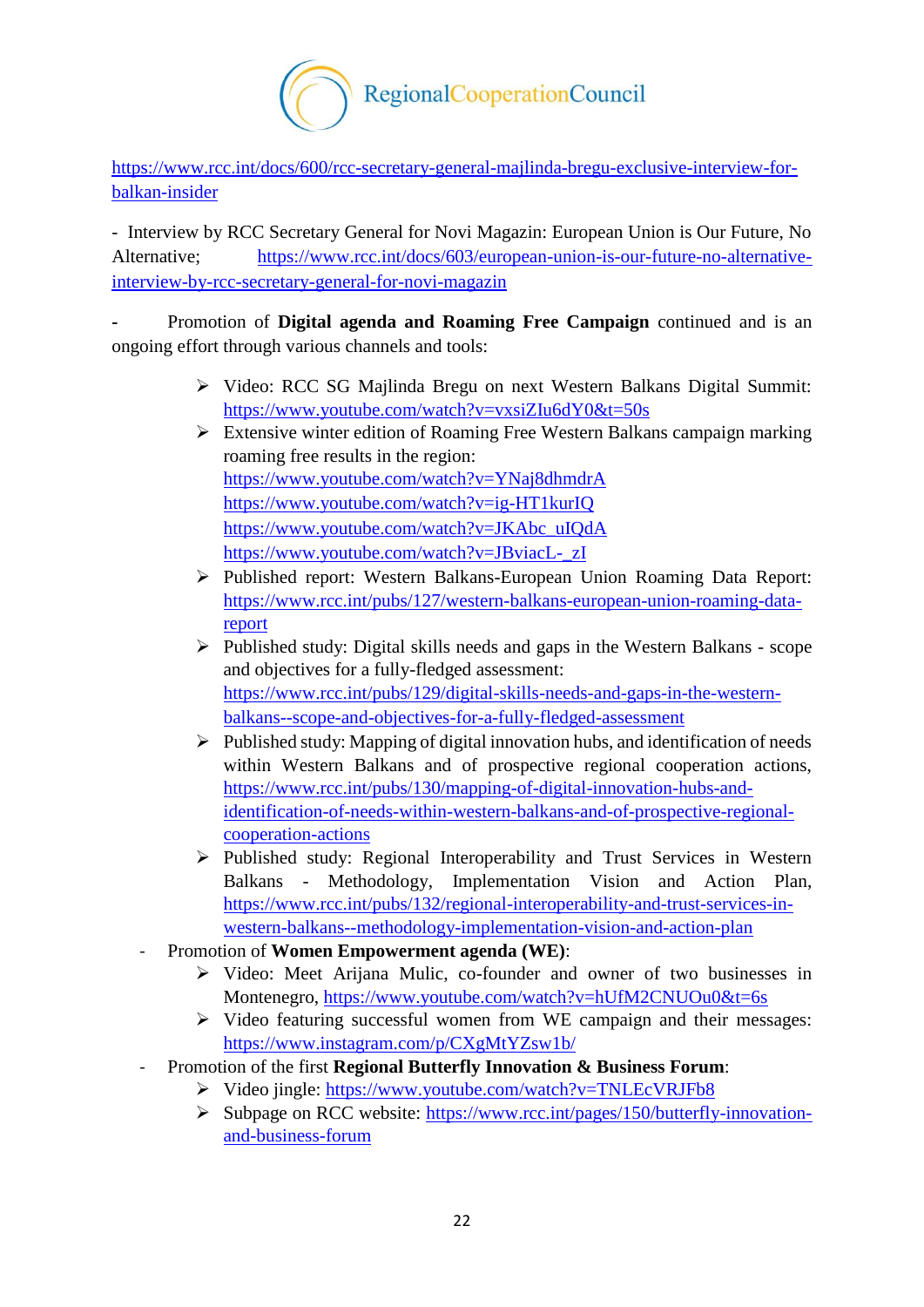

- Promotion of **Environment Agenda**: published Green Agenda for the Western Balkans, [https://www.rcc.int/docs/596/action-plan-for-the-implementation-of-the](https://www.rcc.int/docs/596/action-plan-for-the-implementation-of-the-sofia-declaration-on-the-green-agenda-for-the-western-balkans-2021-2030)[sofia-declaration-on-the-green-agenda-for-the-western-balkans-2021-2030](https://www.rcc.int/docs/596/action-plan-for-the-implementation-of-the-sofia-declaration-on-the-green-agenda-for-the-western-balkans-2021-2030)
- Promotion of EU and WB values connecting the stories of young people from the EU and the region,<https://www.instagram.com/p/CW0OoMGF3uy/>
- Promotion of Justice and Home Affairs agenda:
	- $\triangleright$  Published guidelines: Regional guidelines for effective judicial E-learning in SEE, [https://www.rcc.int/pubs/133/regional-guidelines-for-effective-judicial](https://www.rcc.int/pubs/133/regional-guidelines-for-effective-judicial-e-learning-in-see)[e-learning-in-see](https://www.rcc.int/pubs/133/regional-guidelines-for-effective-judicial-e-learning-in-see)

-

## **Promotion of Western Balkans Youth Lab:**

- $\triangleright$  Op-Ed by the Secretary General of the Regional Cooperation Council Majlinda Bregu: Western Balkans Youth and the Future of Europe, [https://www.rcc.int/docs/608/western-balkans-youth-and-the-future-of-europe](https://www.rcc.int/docs/608/western-balkans-youth-and-the-future-of-europe-op-ed-by-the-secretary-general-of-the-regional-cooperation-council-majlinda-bregu)[op-ed-by-the-secretary-general-of-the-regional-cooperation-council-majlinda](https://www.rcc.int/docs/608/western-balkans-youth-and-the-future-of-europe-op-ed-by-the-secretary-general-of-the-regional-cooperation-council-majlinda-bregu)[bregu](https://www.rcc.int/docs/608/western-balkans-youth-and-the-future-of-europe-op-ed-by-the-secretary-general-of-the-regional-cooperation-council-majlinda-bregu)
- Video: Brain gain vs. brain drain, <https://www.youtube.com/watch?v=iN2ptou542I&t=20s>
- Video: Interns Youth Power of RCC's ESAP 2 project, <https://www.youtube.com/watch?v=A5rF7XXZ5Z8&t=2s>
- $\triangleright$  Series of videos on Youth Policy Lab and what it means to young people, <https://www.instagram.com/p/CWa-jG2t-cy/> <https://www.instagram.com/p/CWdh9i4N6Mo/> <https://www.instagram.com/p/CWlK3qftk76/> <https://www.instagram.com/p/CWqDCSIAShx/>
- $\triangleright$  Promotion of WBYL's dealing with mental health issues: [https://www.youtube.com/watch?v=mCPUMDI\\_1-s](https://www.youtube.com/watch?v=mCPUMDI_1-s) <https://www.instagram.com/p/CXBJQzgLEIp/>
- Brochure WBYL: Youth Policy Lab on Mental Health Regional Pool of Experts, [https://www.rcc.int/pubs/131/wbyl-youth-policy-lab-on-mental](https://www.rcc.int/pubs/131/wbyl-youth-policy-lab-on-mental-health--regional-pool-of-experts)[health--regional-pool-of-experts](https://www.rcc.int/pubs/131/wbyl-youth-policy-lab-on-mental-health--regional-pool-of-experts)
- > Joint Communique on Youth: Western Balkans Co-creating Future with Youth as Agents of Change, [https://www.rcc.int/docs/607/joint-communique-on](https://www.rcc.int/docs/607/joint-communique-on-youth-western-balkans-co-creating-future-with-youth-as-agents-of-change)[youth-western-balkans-co-creating-future-with-youth-as-agents-of-change](https://www.rcc.int/docs/607/joint-communique-on-youth-western-balkans-co-creating-future-with-youth-as-agents-of-change)

## **Promotion of Roma Integration project:**

- Video promotion of successful Roma stories:
	- Leave No One Behind Cira Ice Cream, [https://www.youtube.com/watch?v=\\_5XNULVsm6o&t=4s](https://www.youtube.com/watch?v=_5XNULVsm6o&t=4s)
	- $\geq$  Leave No One Behind BestIntimo, <https://www.youtube.com/watch?v=oZ83DkAvtLo&t=74s>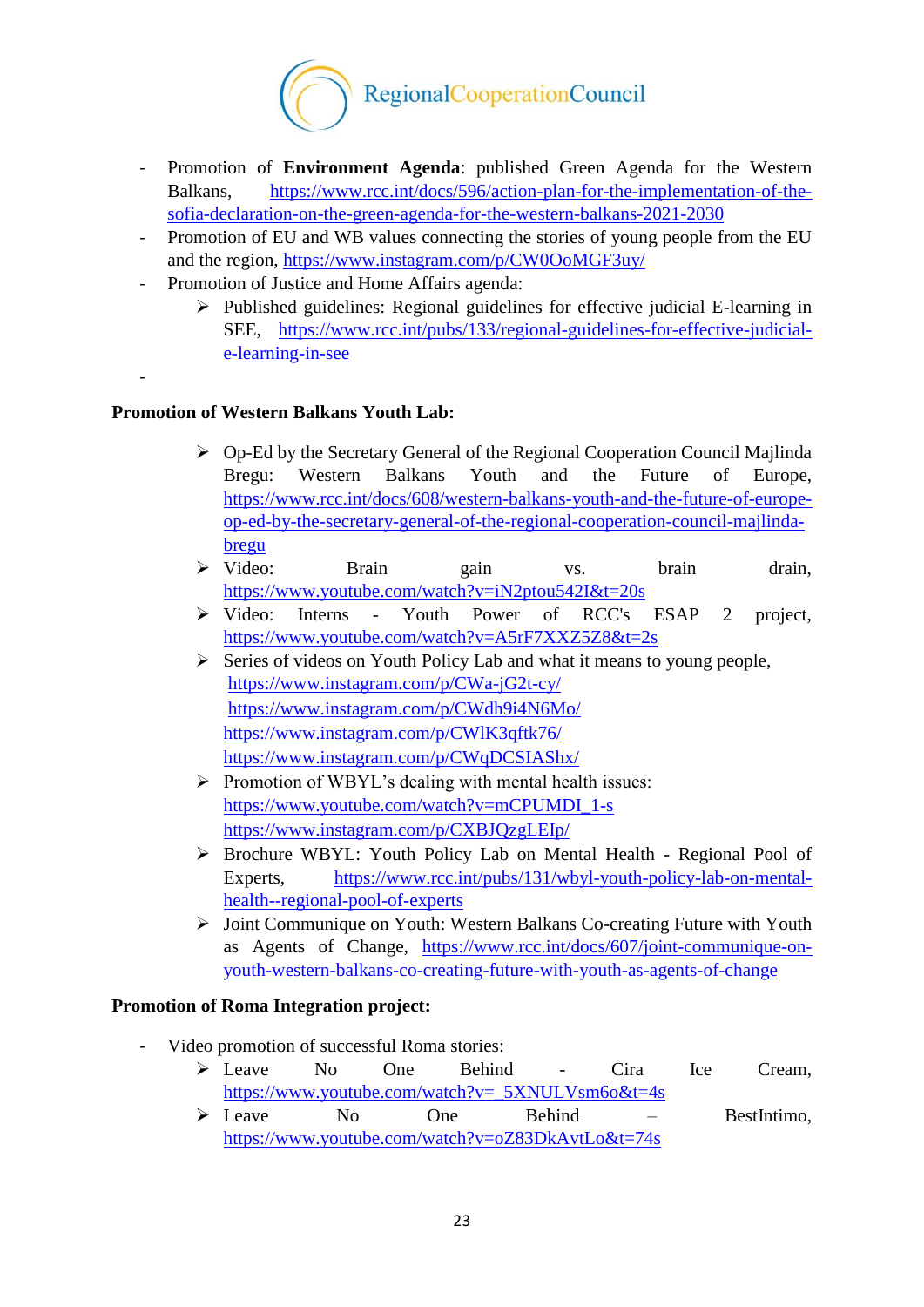

- Leave No One Behind Malikowsy Couture, <https://www.youtube.com/watch?v=A48-7qLrRS0>
- $\triangleright$  Interview for Euronews Albania with the Head of Roma Integration project Orhan Usein: Hate speech spreading faster from social media, Orhan Usein urges governments to combat antigypsyism, [https://www.rcc.int/docs/606/hate](https://www.rcc.int/docs/606/hate-speech-spreading-faster-from-social-media-orhan-usein-urges-governments-to-combat-antigypsyism)[speech-spreading-faster-from-social-media-orhan-usein-urges-governments](https://www.rcc.int/docs/606/hate-speech-spreading-faster-from-social-media-orhan-usein-urges-governments-to-combat-antigypsyism)[to-combat-antigypsyism](https://www.rcc.int/docs/606/hate-speech-spreading-faster-from-social-media-orhan-usein-urges-governments-to-combat-antigypsyism)

## **ESAP 2:**

- Regional Overview of Western Balkan Economies Regarding the European Pillar of Social Rights 2021, [https://www.rcc.int/pubs/128/regional-overview-of-western](https://www.rcc.int/pubs/128/regional-overview-of-western-balkan-economies-regarding-the-european-pillar-of-social-rights-2021)[balkan-economies-regarding-the-european-pillar-of-social-rights-2021](https://www.rcc.int/pubs/128/regional-overview-of-western-balkan-economies-regarding-the-european-pillar-of-social-rights-2021)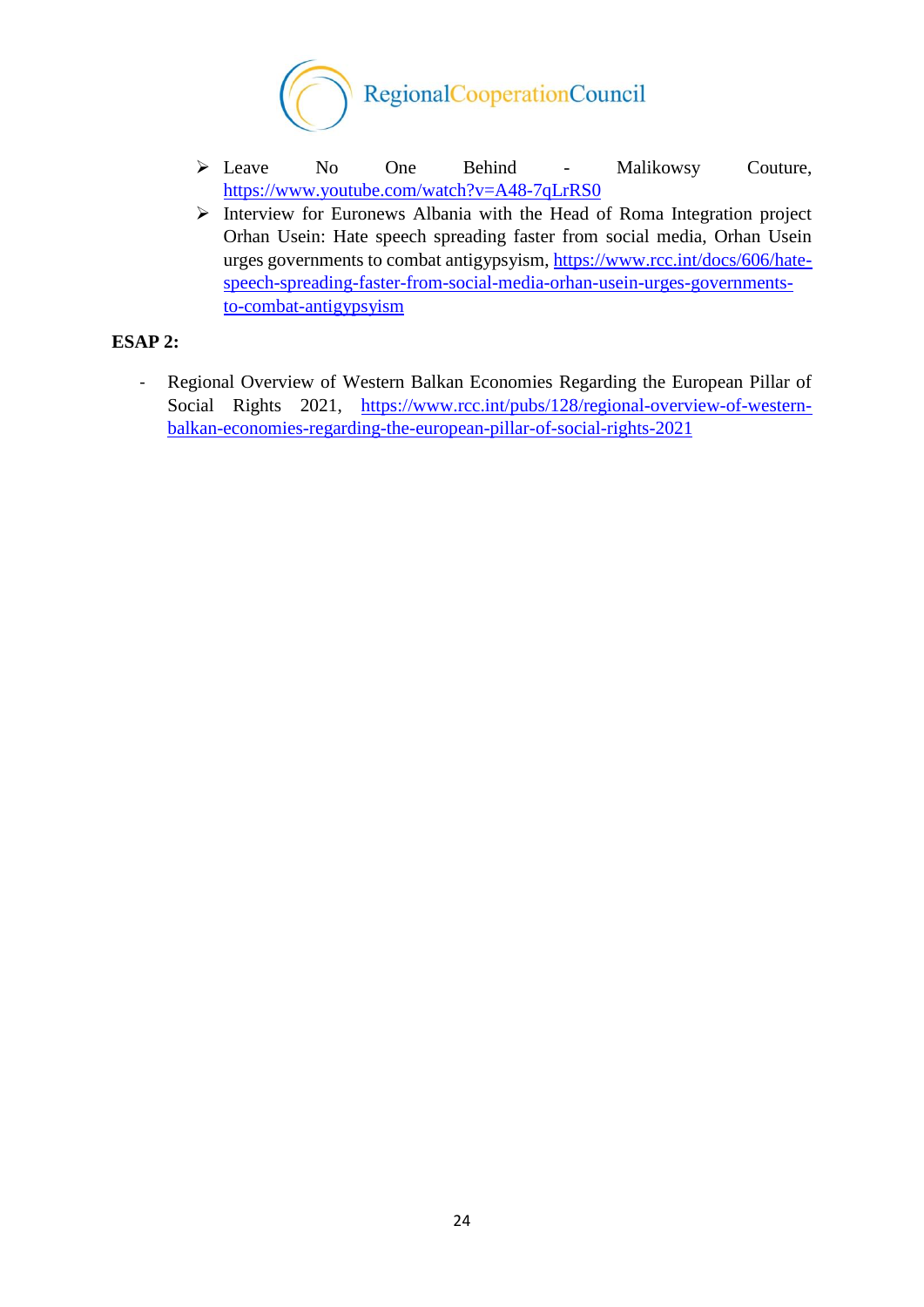

# <span id="page-24-0"></span>**List of Abbreviations**

| <b>ARI</b>    | Annual Report on Implementation                                   |
|---------------|-------------------------------------------------------------------|
| <b>BB</b>     | <b>Balkan Barometer</b>                                           |
| <b>CEFTA</b>  | Central European Free Trade Agreement                             |
| <b>CiO</b>    | Chairmanship-in-Office                                            |
| <b>CRM</b>    | <b>Common Regional Market</b>                                     |
| EC            | <b>European Commission</b>                                        |
| <b>EEN</b>    | <b>Enterprise Europe Network</b>                                  |
| <b>EESC</b>   | European Economic and Social Committee                            |
| <b>EPSR</b>   | European Pillar of Social Rights                                  |
| <b>ESAP</b>   | <b>Employment and Social Affairs Platform</b>                     |
| EU            | European Union                                                    |
| <b>FINNO</b>  | Access2Finance and Innovation platform                            |
| <b>GAWB</b>   | Green Agenda for the Western Balkans                              |
| IFI           | <b>International Financial Institutions</b>                       |
| <b>IISG</b>   | <b>Integrated Internal Security Governance</b>                    |
| <b>ISDS</b>   | <b>Investor-State Dispute Settlement</b>                          |
| <b>JTI</b>    | <b>Judicial Training Institutions</b>                             |
| <b>MAP</b>    | <b>Mutual Assistance Project</b>                                  |
| <b>NCP</b>    | <b>National Contact Point</b>                                     |
| <b>NEET</b>   | Neither in Employment nor Education or Training                   |
| <b>NYC</b>    | <b>National Youth Council</b>                                     |
| <b>OSINT</b>  | Open Sources Intelligence Assessment                              |
| <b>PES</b>    | <b>Public Employment Service</b>                                  |
| <b>RCC</b>    | <b>Regional Cooperation Council</b>                               |
| <b>RSDP</b>   | <b>Regional Supplier Development Programme</b>                    |
| <b>RWEH</b>   | Regional Women Entrepreneurs Hub                                  |
| <b>RYCO</b>   | <b>Regional Youth Cooperation Office</b>                          |
| <b>SDGs</b>   | <b>Sustainable Development Goals</b>                              |
| <b>SEE</b>    | South East Europe                                                 |
| <b>SEESAC</b> | South Eastern and Eastern Europe Clearinghouse for the Control of |
|               | <b>Small Arms and Light Weapons</b>                               |
| <b>SEECP</b>  | <b>South-East European Cooperation Process</b>                    |
| <b>SEEMIC</b> | South East Europe Military Intelligence Chiefs                    |
| <b>SEPA</b>   | Single Euro Payment Area                                          |
| <b>SME</b>    | <b>Small and Medium-sized Enterprise</b>                          |
| <b>STEM</b>   | Science, Technology, Engineering and Mathematics                  |
| <b>SWP</b>    | <b>Strategy and Work Programme</b>                                |
| <b>TEG</b>    | <b>Tourism Expert Group</b>                                       |
|               |                                                                   |